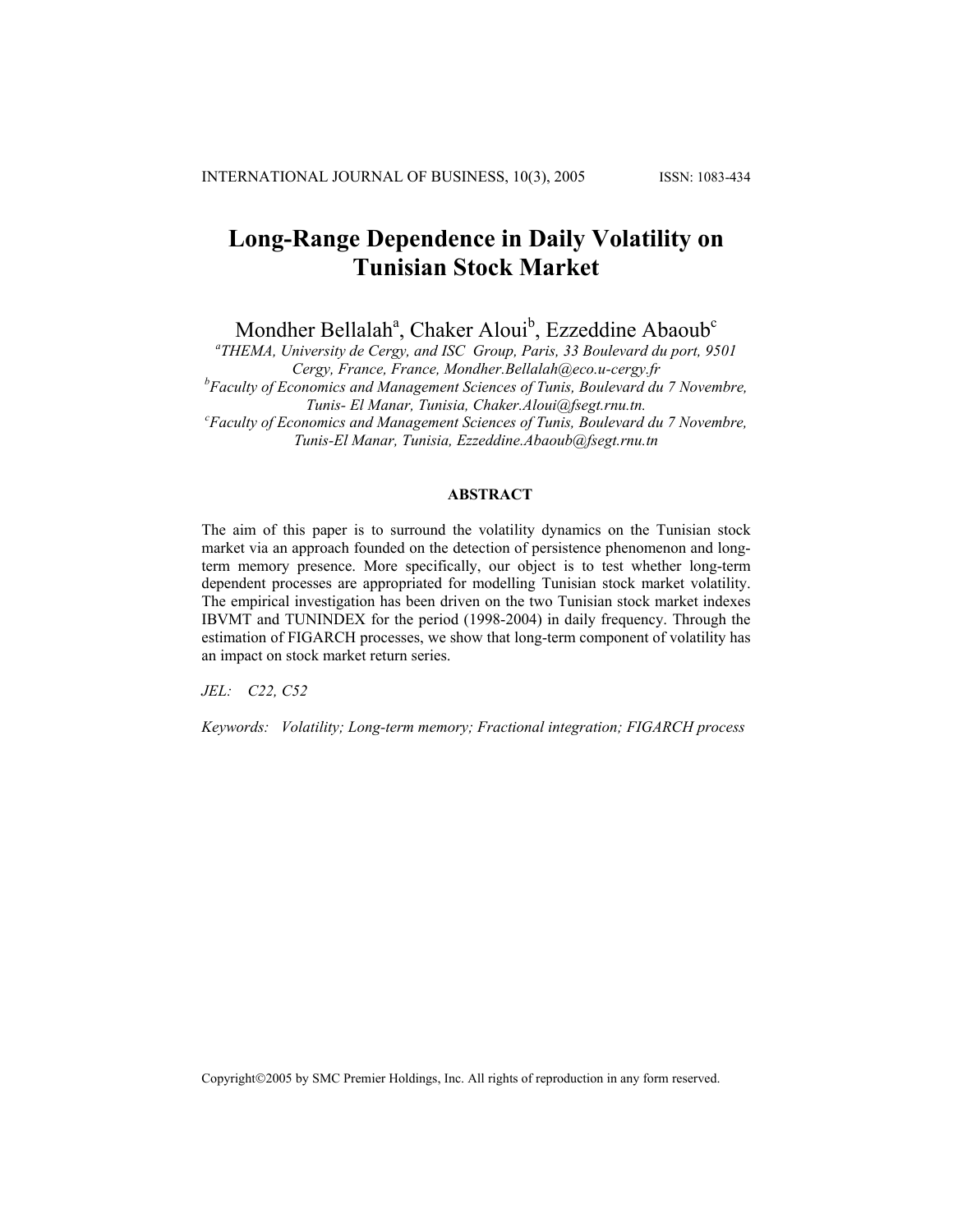## **I. INTRODUCTION**

Volatility persistence is a subject that has been thoroughly investigated since the introduction of ARCH models by Engle (1982). It is not only important in forecasting future market movements but also is central to a host of financial issues such as portfolio diversification, risk management, derivative pricing and market efficiency. Although, it is common to find a significant statistical relationship between current measures of volatility and lagged values, it has been very difficult to find models that adequately specify the time series dependencies in volatilities in speculative returns data. Ding, Granger and Engle (1993) show that stock market absolute returns exhibit a long-memory property in which the sample autocorrelation function decay very slowly and remain significant even at high order lags. Evidence in favour of long-range dependence in measure of volatility has been largely documented. Despite the fact that emerging markets in the last two decades had attracted the attention of international investors as means of higher returns such as with diversification of international portfolio risk. Few studies had investigated the issue of volatility persistence using nonlinear estimation models.

Emerging markets differ from developed markets. The former are in most, cases are characterized the by lack of institutional development, thinly traded markets, lack of corporate governance and market microstructure distortions. Theses factors hinder the flow of information to market participants. Moreover, in most of these markets, participants slowly react to information due to the lack of equity culture. This paper will focus on Tunisian Stock Exchange (henceforth, TSE) revisiting the issue of volatility persistence in stock market returns. We attempt to investigate empirically market returns, volatility persistence in a distinct approach from previous researches and this by testing for presence of fractional dynamics (i.e. long memory process in TSE volatility). Thus, this investigation proves to be a first essay in the Tunisian context. As we raised, the categorical absence of empirical studies founded on the fractional integrated behaviour in the conditional variance of Tunisian stock returns. Data used are the two Tunisian stock indexes (IBVMT index and TUNINDEX) daily returns during the period from December 31, 1997 till April 16, 2004. The empirical results provided evidence that the daily stock market volatility exhibits long-range dependency. The fractional integrated behaviour in the conditional variance of the daily Tunisian stock indexes have important implications on efficiency tests and on optimal portfolio allocations and consequently for optimal hedging decisions. The remaining sections are organized as follows. The next respected on the theoretical background of long memory and discusses its measurement. Section III presents some practical considerations of long memory processes. Section IV provides an overview on the Tunisian stock market while section V reviews the fractionally integrated GARCH model. Results are presented in section VI with conclusions in section VII.

# **II. THEORETICAL BACKGROUND**

To this level, it seems to be worth to elucidate the conceptual issues of volatility, standard deviation and risk. In financial market theory, volatility is often used to refer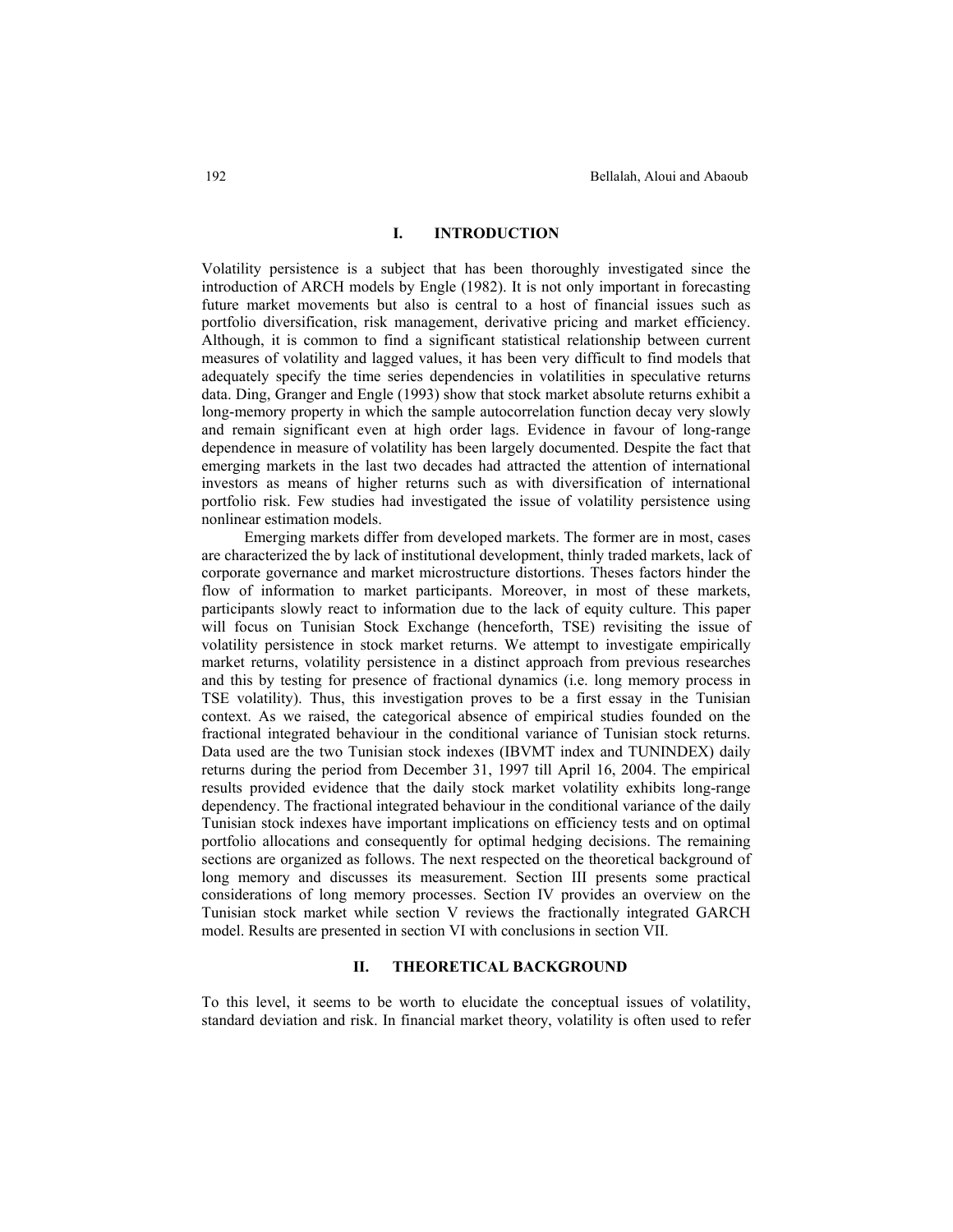to standard deviation,  $\sigma$  or variance  $\sigma^2$ , estimated from an historical return time as follows:

$$
\sigma^2 = \frac{1}{N-1} \sum_{t=1}^{N} (r_t - \bar{r})^2
$$

where r is the mean return. The sample standard deviation statistic  $\hat{\sigma}$  is the distribution free parameter representing the second moment characteristic of the sample. Only when  $\sigma$  is attached to a standard distribution, such as normal or Student-t distributions, the required probability density and cumulative probability density can be derived analytically. In fact,  $\sigma$  can be estimated from an irregular shape distribution, in which case the probability density will have to be derived empirically. In a continuous time context,  $\sigma$  is a scale parameter that multiplies and reduces the size of the fluctuations generated by a standard Wiener process. Indeed, different shapes of financial assets returns are specified either through the dynamic of the underlying stochastic process or whether or not the parameter are time varying. Therefore, it would be disjointed to assimilate the standard deviation to a good measure of risk dice at the time of that it is neither attached to a distribution data to a dynamics of assessment. In the same way, the using of the standard deviation as measure of uncertainty often implicitly implies the presence of a normal distribution in the financial assets returns distribution. However, the junction between concepts of volatility and risk is ambiguous. In particular, the risk is often associated to a possible presence of weak or negative returns; whereas, most measures of distribution make no such distinction (e.g., Poon and Granger 2002, p. 5). According to Sharpe (1964), the measure of portfolio performance management is defined as being the return in excess of risk free rate divided by the standard deviation. The Sharpe measure incorrectly penalizes the occasionally high returns. To this consideration, Markowitz (1959) advances the notion of the "semi-variance". The underlying idea consists in taking in account only square returns below the mean return. However, this notion didn't know a big success among portfolio managers.

#### **A. Absolute and Squared Returns As Volatility Proxies**

As mentioned previously, volatility is often estimated through a sample standard deviation. Researchers have pointed out methods for volatility estimation that are designed to exploit or to attenuate the influence of extreme values. Ding, Granger and Engle suggest measuring volatility directly from absolute returns. Indeed, Davidian and Cornell (1987) show that absolute returns volatility is more robust against asymmetry and non-normality. Some empirical studies such as Taylor (1986), present evidence that absolute returns based models generate better volatility forecasts than models founded on squared returns. Given that volatility is a latent variable, the actual volatility is usually estimated from a sample using  $\sigma^2$  expression that presents some inaccuracies when the sample size is small. Before high frequency data becomes widely available,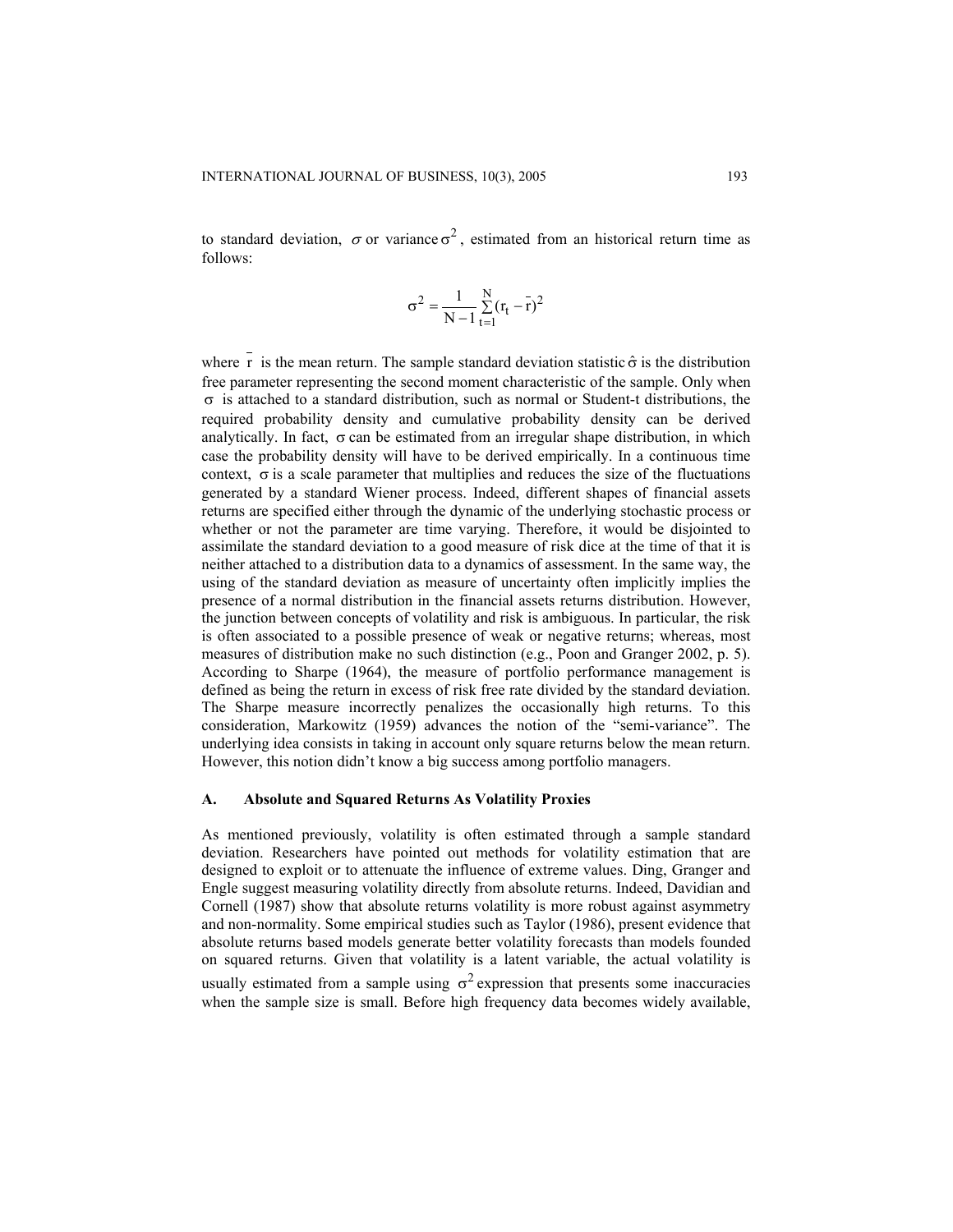many researchers have resorted to using daily squared returns, computed from closing prices as daily proxy of volatility.

#### **B. Defining and Measuring Long Memory**

According to Ding and Granger (1996), a series is said to have a long-memory if it displays a slowly declining autocorrelation function (ACF) and an infinite spectrum at zero frequency. Specifically, the series  $\{y_t\}_{t=0}^{\infty}$  is said to be a stationary long-memory process if the ACF,  $\rho(k)$  behaves as,

$$
\rho(k) \approx c|k|^{2d-1} \text{ as } |k| \to \infty \tag{1}
$$

where  $0 < d < 0.50$  and c is some positive constant. The left-hand side and the righthand side in equation (1) tends to 1 as  $k \rightarrow \infty$ . The ACF in (1) displays a very slow rate of decay to zero as k goes to infinity and  $\sum_{k=-\infty}^{\infty} |\rho(k)| = \infty$ . This slow rate of decay can be contrasted with ARMA processes, which have an exponential rate of decay, and satisfy the following bound,

$$
|\rho(k)| \le ba^k, \quad 0 < b < \infty, \quad 0 < a < 1. \tag{2}
$$

And consequently,  $\sum_{k=-\infty}^{\infty} |\rho(k)| < \infty$ . A process that satisfies (2) is termed shortmemory. Equivalently, long-memory can be defined as a spectrum that goes to infinity at the origin. This is,

$$
f(\omega) \approx c\omega^{-2d} \text{ as } w \to 0 \tag{3}
$$

A simple example of long-memory is the fractionally integrated noise process,  $I(d)$ , with  $0 < d < 1$ . Which is,

$$
(1 - L)^d y_t = u_t \tag{4}
$$

where L is the lag operator, and  $u_t \sim \text{iid}(0, \sigma^2)$ . This model includes the traditional extremes of a stationary process,  $I(0)$  and a nonstationary process  $I(1)$ . The fractional difference operator  $(I - L)^d$  is well defined for a fractional d and the ACF of this process displays a hyperbolic decay consistent with equation (1). A model that incorporates the fractional differencing operator is a natural starting point to capture long-memory. This is the underlying idea of the ARFIMA and FIGARCH class of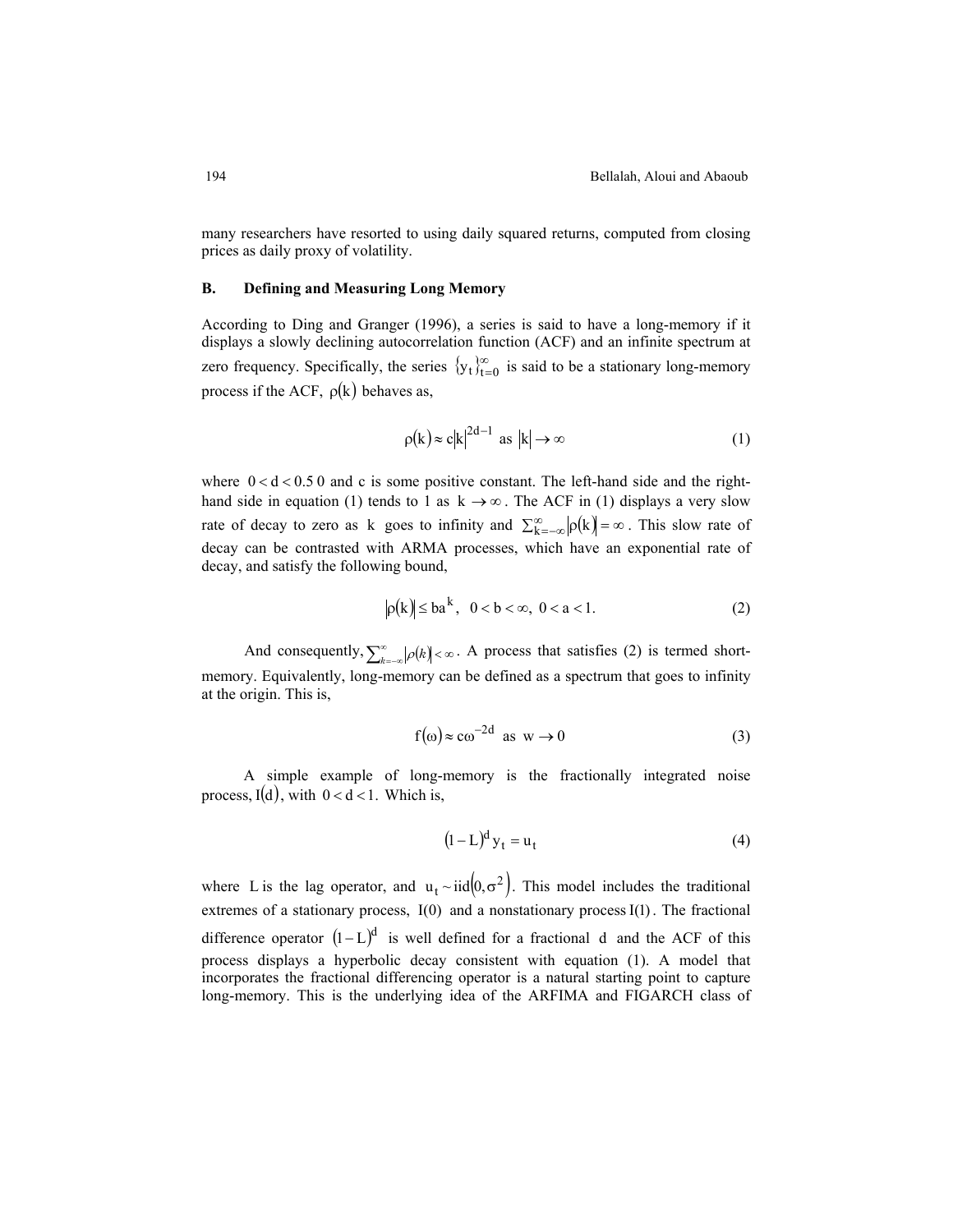processes. In practice we must resort to estimating the ACF with usual sample quantities

$$
\hat{\rho}(k) = \frac{\frac{1}{T} \sum_{t=k+1}^{T} \left( y_t - \overline{y_t} \right) \left( y_{t-k} - \overline{y_t} \right)}{\frac{1}{T} \sum_{t=k+1}^{T} \left( y_t - \overline{y_t} \right)^2}
$$
(5)

A second approach to measure the degree of long-memory has been to use semiparametric methods. This allows one to review the specific parametric form, which is misspecified and could lead to an inconsistent estimate of the long memory parameter. In this paper, we consider the most two frequently used estimators of long memory parameter d. The first is the Geweke and Porter-Hudak (1983) (henceforth GPH) estimator, based on a log-periodogram regression. Suppose  $y_0, y_1, \ldots, y_{T-1}$  is the dataset and define the periodogram for the first  $m$  ordinates as,

$$
I_j = \frac{1}{2\pi T} \left| \sum_{t=0}^{T-1} y_t \exp(i\omega_j t) \right|^2 \tag{6}
$$

where  $\omega_j = 2\pi j/T$ ,  $j = 1,2,...m$ , and m is chosen positive integer. The estimate of  $(\hat{d})$  can then be derived from linear regression of  $log I_j$  on a constant and the variable  $X_i = \log \left| 2\sin(\omega_i/2) \right|$ , which gives,

$$
\hat{\mathbf{d}} = -\frac{\sum_{j=1}^{m} \left( \mathbf{X}_{j} - \overline{\mathbf{X}} \right) \log \mathbf{I}_{j}}{2 \sum_{j=1}^{m} \left( \mathbf{X}_{j} - \overline{\mathbf{X}} \right)}
$$
(7)

Robinson (1995a) provides formal proofs of consistency and asymptotic normality for the Gauss case with −0.5 < d < 0.5 . The asymptotic standard error is  $\pi/\sqrt{24m}$ . The bandwidth parameter m must converge infinitely with the sample size, but at a slower rate than  $\sqrt{T}$ . Clearly, a larger choice of m reduces the asymptotic standard error, but the bias may increase. The bandwidth parameter was set to  $(T)$  in Geweke and Porter-Hudack (1983). While Hurvich, Deo and Brodsky (1998) show the optimal rate to be  $O(T^{4/5})$ . Recently, Hurvich and Deo (1999) have shown that the GPH estimator is also valid for some non Gaussian time-series. Velasco (1999) has shown that consistency extends to  $0.5 < d < 1$  and asymptotic normality to  $0.5 < d < 0.75$ . The other popular semiparametric estimator is due to Robinson (1995b). Essentially, this estimator is based on the log-periodogram and solves: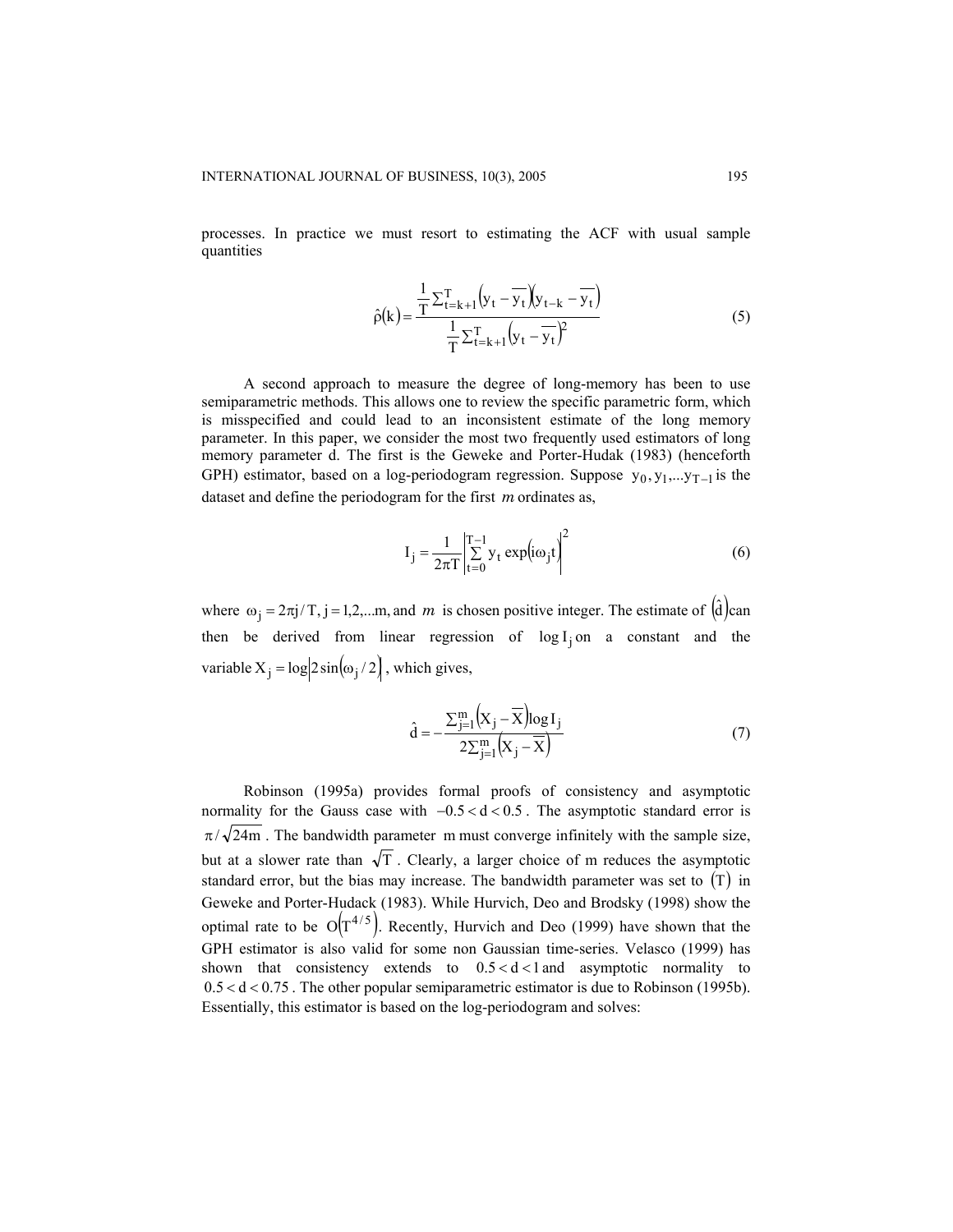$$
\hat{\mathbf{d}} = \arg\min \mathbf{R}(\mathbf{d})\tag{8}
$$

$$
R(d) = \log \left( \frac{1}{m} \sum_{j=1}^{m} \omega_j^{2d} I_j \right) - \frac{2d}{m} \sum_{j=1}^{m} \omega_j
$$
 (9)

The estimator is asymptotically more efficient that the GPH estimator and consistency and asymptotic normality of  $\hat{d}$  are available under weaker assumptions than for the Gaussian case. The asymptotic standard error for  $\hat{d}$  is  $1/(2\sqrt{m})$ . Robinson and Henry (1996) have shown that this estimator is valid in the presence of some forms of conditional heteroskedasticity

# **III. THE PRACTICAL CONSIDERATIONS**

Previous studies of long-memory and fractional integration in time series are numerous. Barkoulas, Baum, and Oguz (1999a, b), studied the long run dynamics of long-term interest rates and currencies. Recent studies of stock prices include Cheung and Lai (1995), Lee and Robinson (1996), Andersson and Nydahl (1998). Batten, Ellis, and Hogan (1999) dealt with credit spreads of bonds. Wilson and Okunev (1999) searched for long-term co-dependence between stock and property markets. While the results on the level of returns are mixed, there is general consensus that the unconditional distribution is non-normal and that there is long-memory process in squared and absolute returns. The following are some issues. Though not mutually exclusive, they are separated by headings for easier discussions:

#### **A. Risk and Volatility**

Standard deviation is a statistical measure of variability and it has been called the measure of investment risk in the finance literature. Balzer (1995) argues that standard deviation is a measure of uncertainty and it is only a candidate, among many others, for a risk measure. Markowitz (1959) and Murtagh (1995) found that portfolio selection based on semi-variance tend to produce better performance than those based on variance. A normal distribution is completely characterised by its first two statistical moments, namely, the mean and standard deviation. However, once nonlinearity is introduced, investment returns distribution is likely to become markedly skewed away from a normal distribution. In such cases, higher order moments such as skewness and kurtosis are required to specify the distribution. Standard deviation, in such a context, is far less meaningful measure of investment risk and does not seem to be a good proxy for risk. While recent developments are interested in the conditional volatility and long memory in squared and absolute returns, most practitioners continue to think in terms of unconditional variance and continue thus to work with unconditional Gaussian distribution in financial applications. Recent publications are drawing attention to the issue of distribution characteristics of market returns, especially in emerging markets, which cannot be summarized by a normal distribution (Bekaert et al., 1998).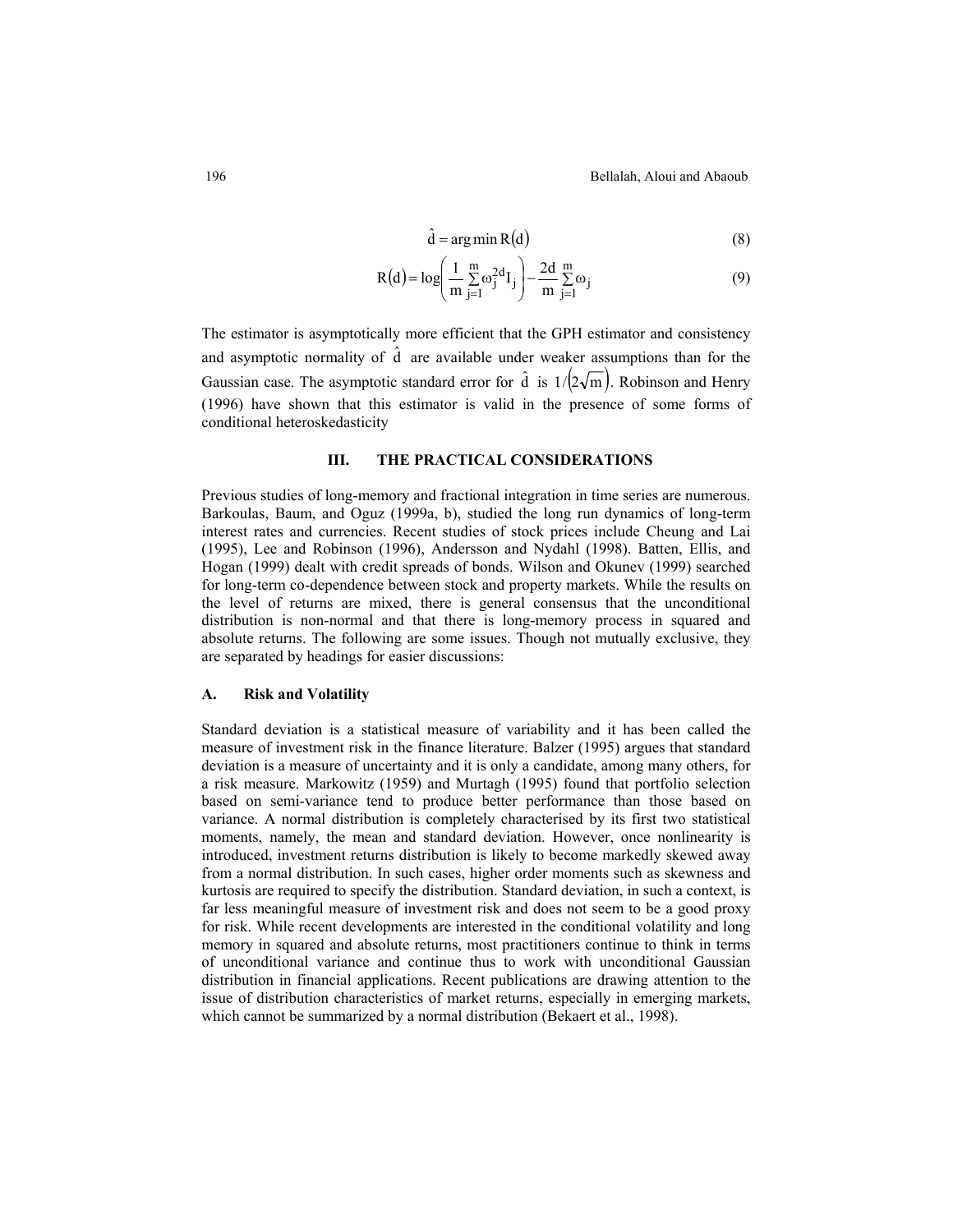# **B. Estimating and Forecasting Asset Prices**

Earlier perception was that deseasonalised time series could be viewed as consisting of two components, namely, a stationary component and a non-stationary component. It is perhaps more appropriate to think of the series consisting of both a long and a short memory components. A semiparametric estimate  $d$  can be the first step in building a parametric time series model as there is no restriction on the spectral density away from the origin. Fractional ARIMA or ARFIMA can be used in forecasting although of the debates on the relative merits of using this class of models is still inconclusive (Hauser, Pötscher, and Reschenhofer, 1999, and Andersson, 1998). Lower risk bounds and properties of confidence sets of so called ill-posed problems associated with longmemory parameters are also discussed in Pötscher (1999). The paper casts doubts on the used statistical tests in some semiparametric models on the ground that a priori assumptions regarding the set of feasible data generating processes have to be imposed to achieve uniform convergence of the estimator.

# **C. Portfolio Allocation Strategy**

The results of Porterba and Summers (1988) and Fama and French (1988) provided the evidence that stock prices are not truly random walk. Based on these observations, Samuelson (1992) has deduced on a rational basis that it is more appropriate to have more equity exposure with long investment horizon than with short horizon. Optimal portfolio choice under processes other than white noise can also suggest lightening up on stocks when they have risen above trend and loading up when they have fallen below trend. This coincides with the conventional wisdom that long-horizon investors can tolerate more risk and therefore gain higher mean returns. As one grows older, one should have less holding of equities and more assets with lower variance than equities. This argues for "market timing" asset allocation policy and against the use of "strategic" policy by buying and holding as implied by the random walk model. Then, there is the secondary issue of short-term versus long-horizon tactical asset allocation. Persistence or a more stable market calls for buying and holding after market dips. This would likely to be a mid to long-horizon strategy in a market trending upwards. Whereas, in a market that exhibits antipersistence, asset prices tend to reverse their trend in the short term creating thus short-term trading opportunities. It is unclear, taking transaction costs into account, whether trading the assets would yield higher risk adjusted returns. This is an area of research that may be of interest to practitioners.

# **D. Diversification and Fractional Cointegration**

If assets are not close substitutes for each other, one can reduce risk by holding such substitutable assets in the portfolio. However, if the assets exhibit long-term relationship (e.g., to be co-integrated over the long-term), then there may be little gain in terms of risk reduction by holding such assets jointly in the portfolio. The finding of fractional cointegration implies the existence of long-term co-dependencies, thus reducing the attractiveness of diversification strategy as a risk reduction technique.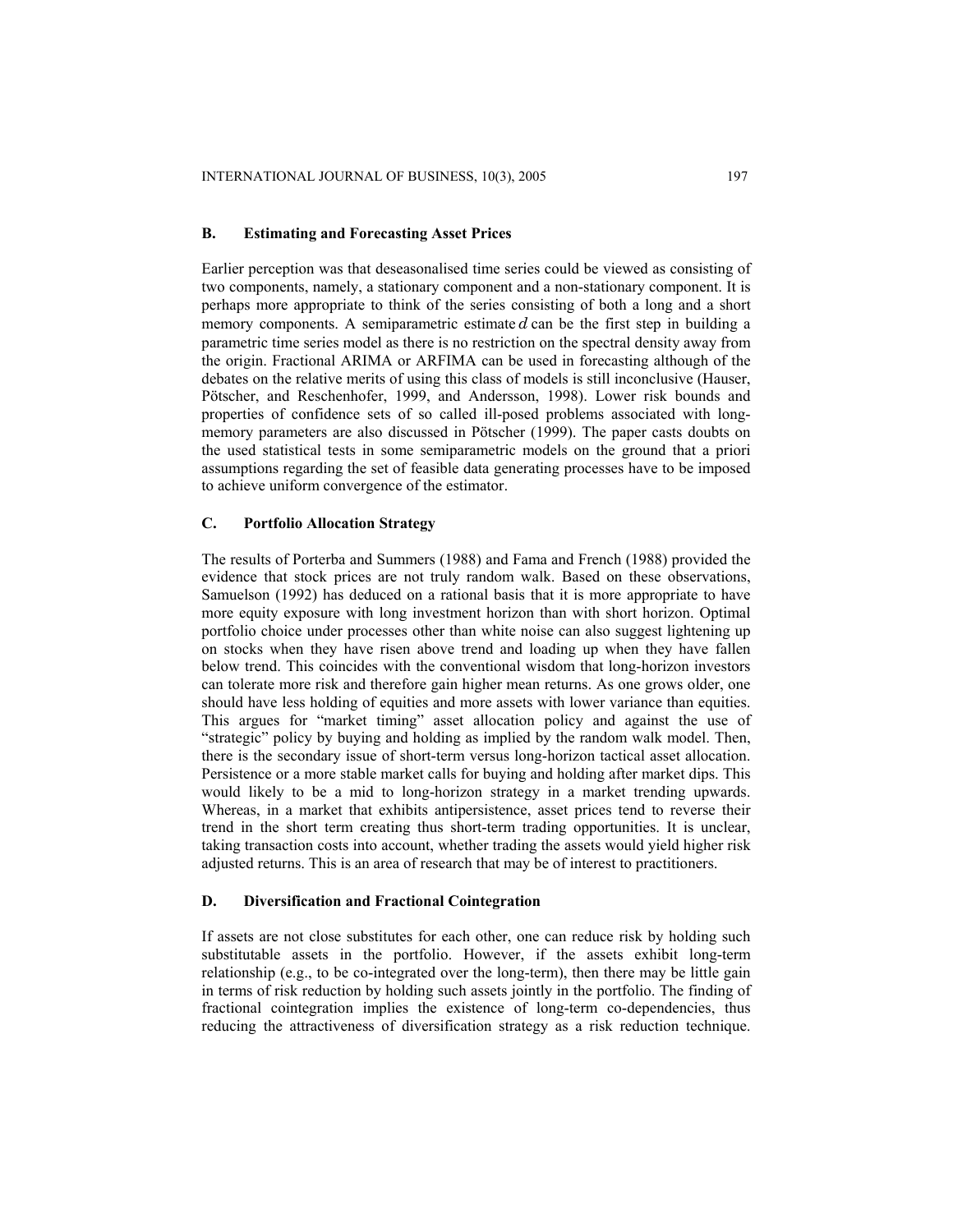Furthermore, portfolio diversification decisions in the case of strategic asset allocation may become extremely sensitive to the investment horizon if long-memory is present. As Cheung and Lai (1995) and Wilson and Okunev (1999) have noted, there may be diversification benefits in the short and medium term, but not if the assets are held together over the long term naturally if long-memory is present.

### **E. Multifractal Model of Asset Returns and FIGARCH**

The recently developed multifractal model of asset returns (henceforth MMAR) of Mandelbrot, Fisher and Calvet (1997) and FIGARCH process of Baillie, Bollerslev, and Mikkelsen (1996) incorporate long-memory and thick-tailed unconditional distribution. These models account for most observed empirical characteristics of financial time series, which show up as long tails relative to the Gaussian distribution and longmemory in the volatility (absolute return). The MMAR also incorporates scaleconsistency, in the sense that a well-defined scaling rule relates return over different sampling intervals.

# **F. Stock Market Weak Form Efficiency**

A time series that exhibits long memory process violates the weak form of efficient market hypothesis developed by Fama (1970); it states that the information in historical prices or returns is not useful or relevant in achieving excess returns. Consequently the hypothesis that prices or returns move randomly (random walk hypothesis) is rejected.

# **IV. TUNISIAN STOCK MARKET OVERVIEW**

# **A. The Main Reform Measures Concerning the TSE**

## **1. Fiscal regime for holdings**

Any company listed on the stock exchange and holding, directly or indirectly, at least 95% of capital in other companies can, as the parent company, opt for tax assessment on the basis of the combined earnings which. They should priorly be subject to corporate tax law, they must have the same accounting year opening and closing dates and be both established in Tunisia [see Note 1]. Tax incentives to companies which open their capital to the public were initially granted for a period of three years starting from January 1999, in the form of a reduced tax rate from 35 to 20%. This was extended for an additional period of three years starting from February 2002, with a view to encourage companies to be more transparent and also mobilising public savings by increasing the range of offerings and this by posting new stocks on the stock market.

# **2. Amendment of financial market council**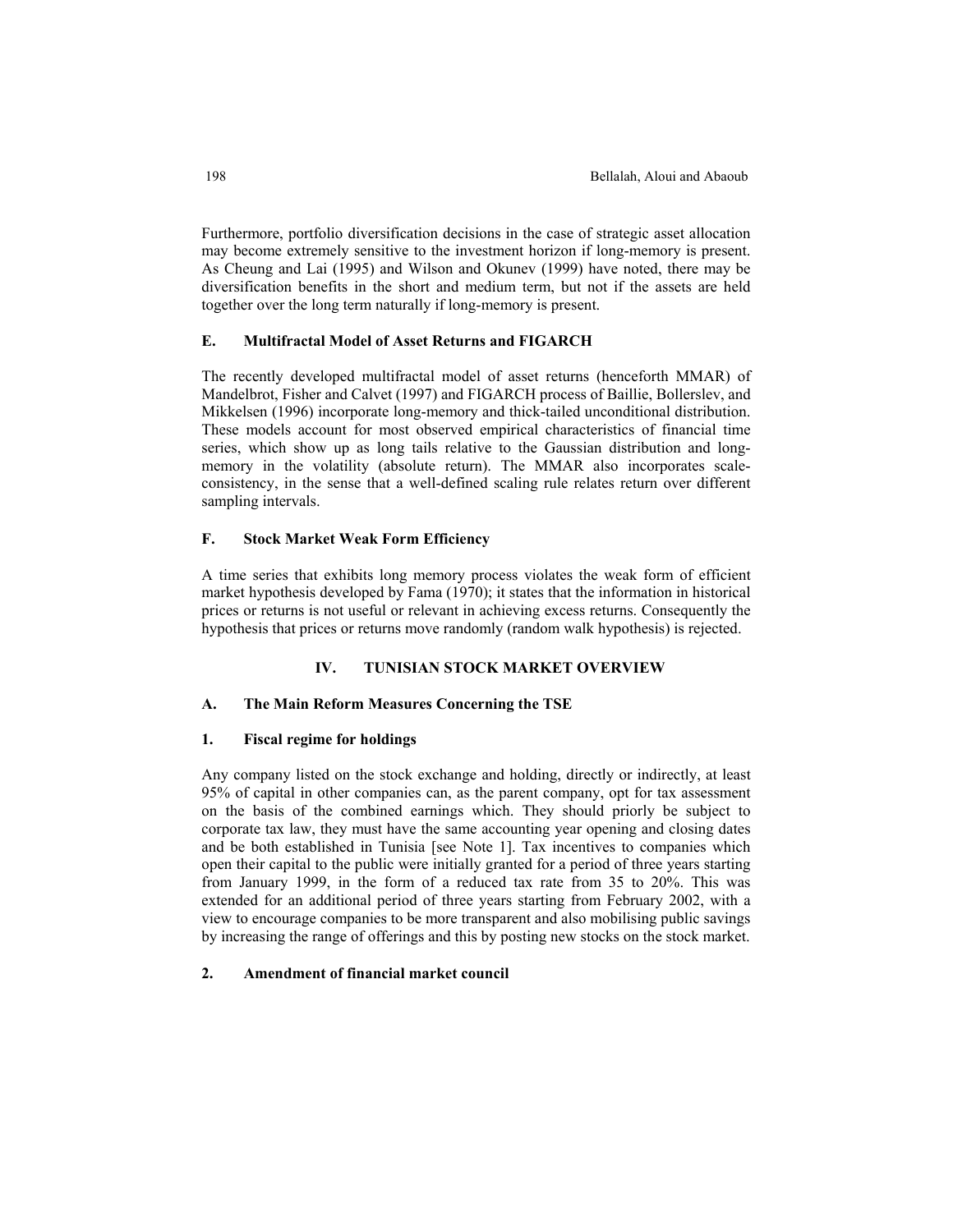This amendment supports greater transparency in public calls for savings by requiring that companies, seeking this kind of funding, to provide a more complete and reliable information. Thus, companies will have to provide to the Financial Market Council (henceforth, CMF) and to shareholders the required information. To encourage new issues and transactions on the financial market, commissions to the CMF and the TSE were reduced. Previously calculated on the basis of the amount of the issue, commissions to he CMF are henceforth set at 0.2% of the nominal value of the issue.

# **B. Tunisian Stock Exchange Trends**

TSE sent a higher level of public securities and a greater volume of transactions for the second straight year. But no new companies were posted on the stock exchange in 2000; despite larger fiscal incentives [see Note 2] that encourage new companies, already posted, to open their capital to the public. The CMF published regulations concerning public call for savings, which specify conditions, procedures and responsibilities of stockbrokers and companies issuing securities through public calls for savings. Concerning the official quotation, stock market activity was characterised by two distinct phases. Over the first nine months of the year, there is sustained demand for securities, especially for active stocks. Volume on stock market picked up in the light of figures of 1999 and the first half of 2000 concerning posted companies, dividend distribution and 13 capital increases operations. Total profits posted by listed companies on the basis of 1999 activity were up in 2000 by 14%, while dividends per share increased by an average 16%. But despite the overall improvement in distributed profit, the average market price earning ratio (PER) indicating the time required to recover investment was up from 13 in 1999 to 16 in 2000, tied to the higher cost of stock exchange quotations. The same forces that marked trading also accounted for an improvement in the securities ration rate, which reached 23.6% vs. 16.7% in 1999 and 9.7% in 1998. Likewise, the average market liquidity rate was up slightly from 46% in 1999 to 51% in 2000. But trade remained insufficiently diversified, concentrating on a limited number of stocks: almost two thirds of total transactions involved just 10 stocks. In 2001, stock market quotations were marked by a process to adjust stock prices which had increased significantly during the last two years; and by weak demand for securities which sought mainly new issues made that year. Lack of confidence on the part of investors was the reason behind low demand, despite the favourable financial results published by listed companies; this became even more complicated, during the last quarter after the events of September 11th. Companies listed on the TSE increased from 42 at the end of 2000 to 45 at the end of 2001. The new members were included by public sale and by public subscription to capital increase transactions. During 2003, financial market activity showed timid improvement, with a slight increase in the TUNINDEX and BVMT indexes and a drop in the volume of issues by public call for savings and transactions on quotations. Concerning the stock market activity, it was characterized by gradual recovery starting in the third quarter, as seen in higher prices for key stocks or for strong market capitalisation ones. This upward trend was influenced in particular by improved national economic conditions, the 87.5 base point drop in the Central Bank of Tunisia's key rate, and heightened confidence on the part of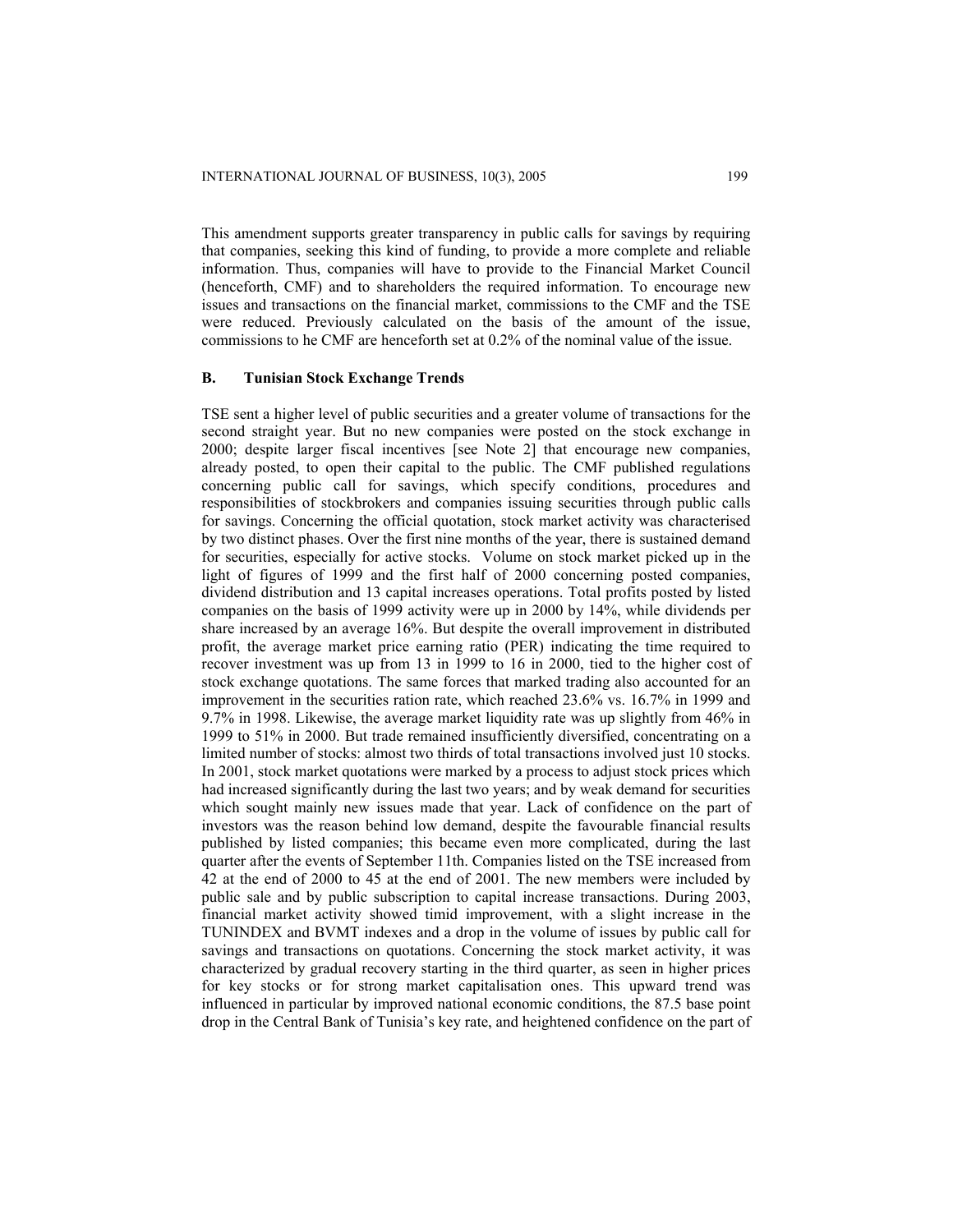| Description                                | 1997   | 1998   | 1999     | 2000     | 2001     | 2002     | 2003     |
|--------------------------------------------|--------|--------|----------|----------|----------|----------|----------|
| BVMT index in points (base 100)            |        |        |          |          |          |          |          |
| on 30 September, 1990, adjusted            |        |        |          |          |          |          |          |
| on 31 march 1998 to 465.77                 | 455.64 | 464.56 | 810.24   | 1,424.91 | 996.09   | 782.93   | 939.78   |
| TUNINDEX in points (base 1000)             |        |        |          |          |          |          |          |
| on 31 December 1997                        | 1,000  | 917.08 | 1,192.57 | 1,442.61 | 1,266.89 | 1,119.15 | 1,250.18 |
| Stock market capitalisation <sup>(a)</sup> | 2,632  | 2,452  | 3,326    | 3,889    | 3,275    | 2,842    | 2,976    |
| Stock market capitalisation/GDP            |        |        |          |          |          |          |          |
| $(in \%)$                                  | 12.6   | 10.9   | 13.5     | 14.6     | 11.4     | 9.5      | 9.2      |
| Number of listed companies                 | 34     | 38     | 44       | $42*$    | 45       | 46       | 45       |
| Overall volume of transaction              | 590    | 927    | 881      | 1814     | 1 2 0 4  | 1 0 0 6  | 948      |
| of witch: official quotation (b)           | 287    | 237    | 554      | 919      | 508      | 343      | 238      |
| Rotation rate (in $\%$ ) $(a/b)$           | 10.9   | 9.7    | 16.7     | 23.6     | 15.5     | 12.1     | 8.0      |
| Liquidity rate (in $\%$ )                  | 36     | 37     | 46       | 51       | 49       | 42       | 33       |
| <b>PER</b>                                 | 12     | 10     | 13       | 16       | 10       | 12       | 13       |

**Table 1**  Main Tunisian stock market indicators (1997-2004) (in MTND unless otherwise indicated)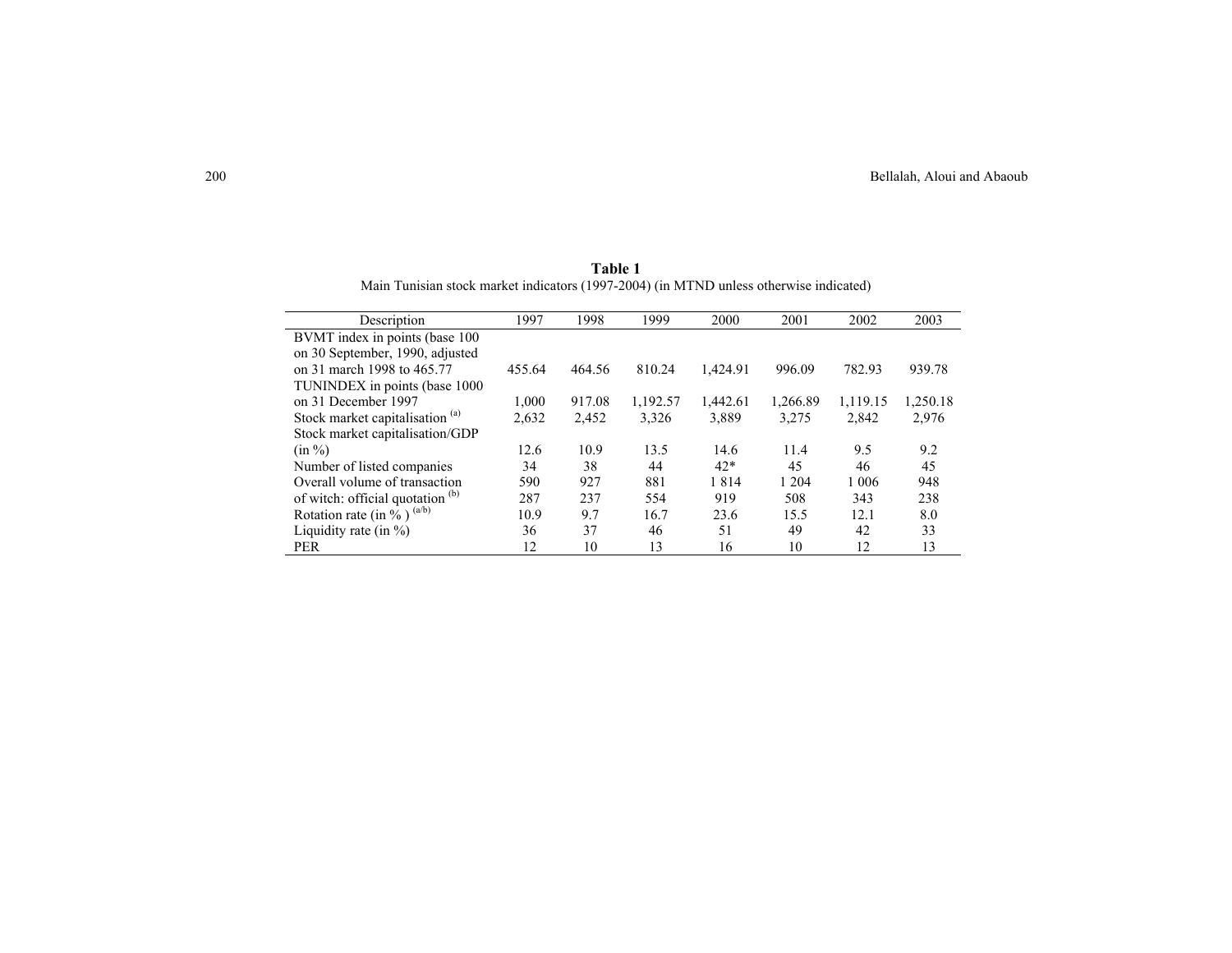operators, particularly the return of foreign investors. With no new entries on the market, the number of companies quoted on the stock exchange dropped from 46 in 2002 to 45 in 2003 [see Note 3]. The volume of transactions on the market fell by 225 105 MTD (31%) in 2003 to 238 MTD, an average daily volume under a million dinars, compared to 1.4 MTD in 2002. Some 12.9 million securities were transacted in 2003, down from 17 million in 2002, denoting a drop of 24.2%. Exchange of securities and transacted capital did not show much diversity, focusing on a limited number of stocks. Six stocks accounted for more than 60% of total capital transacted in 2003. Sectorrelated breakdown of traded stocks showed a 34% share for the banking sector in 2003, down from 38% in 2002. The share of the industrial sector also decreased, from 38% in 2002 to 29% in 2003. But the share of the services sector increased in 2003 to 27%, up from 16% in 2002.

# **V. MODELING THE LONG MEMORY OF THE VOLATILITY**

Traditionally, the time series econometrics centred itself around an alternative: the presence of a unit root, indicating a nonstationarity of the set, on the one hand, and the absence of such a unit root indicating that the set is stationary. On the other hand, these two cases correspond to cases of processes of short memory of ARIMA (p,d,q) and  $ARMA(p,q)$ . These classic modeling doesn't take in account the intermediate cases to know the existence of a fractional integration parameter. However, the presence of such a coefficient no whole is especially interesting since it permits to characterize processes of long memory. These processes, called ARFIMA, have been introduced by Granger and Joyeux (1980) and Hosking (1981). They present the interest to take account at a time of the short-term behaviour of the set through autoregressive and moving average and the behaviour of long term by means of the fractional integration parameter. The ARFIMA (p, d, q) process can be defined as follows:

$$
\Phi(L)(1-L)^{d} y_{t} = \Theta(L)\varepsilon_{t}
$$
\n(10)

where,  $\Phi(L)$  and  $\Theta(L)$  are lag polynomials of p and q respectively.  $\varepsilon_t$  is a White noise process, and :

$$
(1-L)^d = 1 - dL - \frac{d(1-d)}{2!}L^2 - \frac{d(1-d)(2-d)}{3!}L^3 - \dots
$$

ARFIMA (p,d,q) processes are stationary and inversible when  $d \in [-1/2,1/2]$  and  $d \neq 0$ .

#### **A. Short and Long Term Memory and FIGARCH Processes**

Considering a possible fractional integration of the conditional variance has been evoked initially by Ding and Granger (1996) and Ding, Granger and Engle (1993). Positively, FIGARCH processes have been introduced by Baillie, Bollerslev and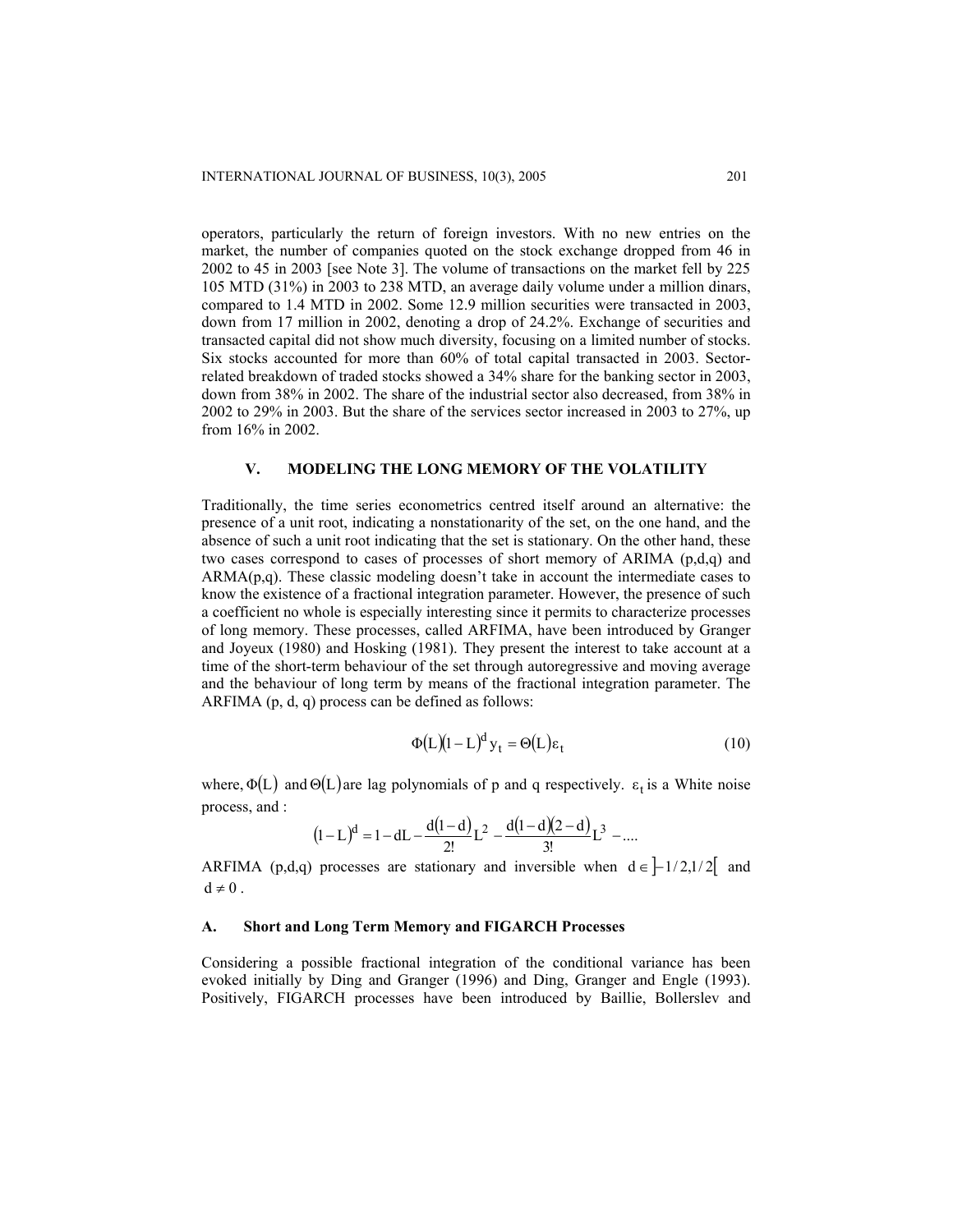Mikkelsen (1996). The starting point is a GARCH (p,q) process. It can be written as follows:

$$
\sigma_t^2 = \alpha_0 \sum_{i=1}^q \alpha_i \varepsilon_{t-1}^2 + \sum_{j=1}^p \beta_i \sigma_{t-j}^2 = \alpha_0 + \alpha (L) \varepsilon_L^2 + \beta (L) \sigma_t^2
$$
 (11)

where  $\alpha^2$  is the conditional variance;  $\alpha_0 > 0; \alpha_i \ge 0; \beta_i \ge 0, i = 1,...,q$ . GARCH(p,q) process are short memory processes since the effect of a shock on the conditional variance decreases at an exponential rate. GARCH(p,q) can be also written as follows:

$$
[1 - \alpha(L) - \beta(L)]\varepsilon_t^2 = \alpha_0 + [1 - \beta(L)]\mu_t
$$
\n(12)

Consequently, when the lag polynomial  $[1-\alpha(L)-\beta(L)]$  contains a unit root, the GARCH process becomes an integrated GARCH process, denoted as IGARCH(p,q)). IGARCH (p,q) process can be written as:

$$
\Phi(L)(1-L)\varepsilon_t^2 = \alpha_0 + [1 - \beta(L)]\mu_t
$$
  
with  

$$
\Phi(L) = [1 - \alpha(L) - \beta(L)](1-L)^{-1}
$$
 (13)

FIGARCH processes constitute an alternative between GARCH processes and IGARCH processes and result with the equation (4) by replacing the operator  $(l - L)$  by the operator  $(l - L)^d$ , where d is the fractional integration parameter. A FIGARCH process can be written as follows:

$$
\Phi(L)(1-L)^d \varepsilon_t^2 = \alpha_0 + [1 - \beta(L)]\mu_t \tag{14}
$$

Roots of  $\Phi(L)$  and  $[1-\beta(L)]$  polynomials being outside the unit circle. Thus, if  $d = 0$ , FIGARCH(p,d,q) process will be reduced to a GARCH(p,q). if  $d = 1$ , FIGARCH process will be an IGARCH. By replacing  $\mu_t$  by its value according to  $\sigma_t^2$ , one can write equation (5) as follows:

$$
\left[1 - \beta(L)\right]\sigma_t^2 = \alpha_0 + \left[1 - \beta(L) - \Phi(L)\right]\left(1 - L\right)^d \xi_t^2
$$
\n(15)

The variance equation is then given by:

$$
\sigma_t^2 = \alpha_0 [1 - \beta(1)]^{-1} + \lambda (L) \varepsilon_t^2
$$
\nwith\n
$$
\lambda(L) = \left[ 1 - \left[ 1 - \beta(L) \right]^{-1} \Phi(L) (1 - L)^d \right]
$$
\n(16)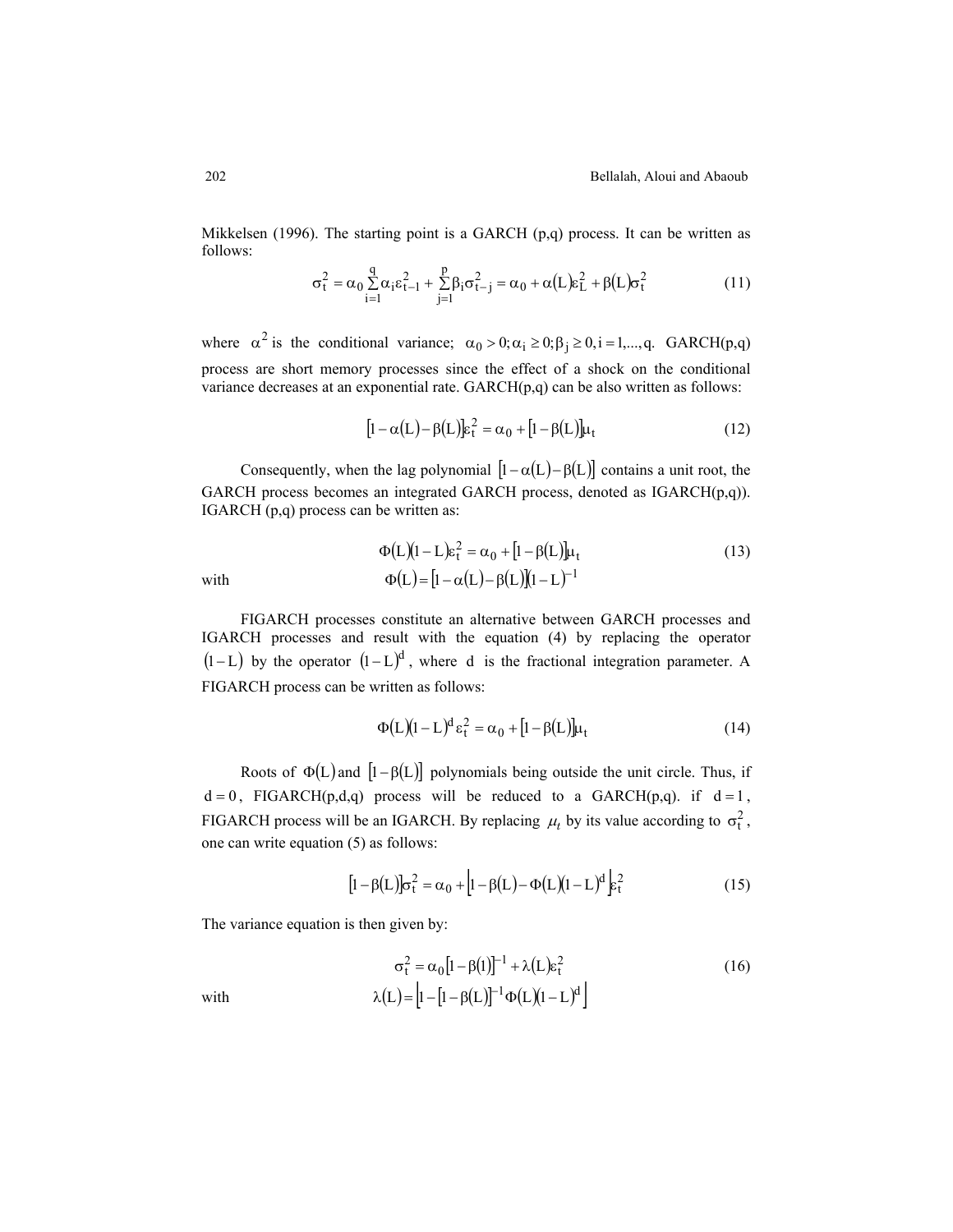$=\lambda_1 L + \lambda_2 L + \dots$  and  $\lambda_k \geq 0$  et  $k = 1, 2, \dots, n$ 

Baillie, Bollerslev et Mikkelsen (1996) note that the effects of a shock on the conditional variance of FIGARCH(p,d,q) decreases at an hyperbolic rate when  $0 \leq d < 1$ .

# **B. Data and Statistical Distribution**

Our empirical investigation is conducted using daily returns of two Tunisian stock indexes (IBVMT [see Note 4] and TUNINDEX [see Note 5]). The data cover the period (1997/12/31- 2004/4/16) and totalling 1593 observations. Daily returns are calculated for the two indexes as continuously returns at time  $t$ ;  $r_{i,t}$ . In other words, as the natural log difference in the closing market index  $P_t$  between two days as shown below:  $r_{i,t} = 100 \text{Log}(P_t / P_{t-1})$ . Results reported in Table 2 call the following commentaries:

|                                                |                            | Daily frequency            |                            | Weekly frequency           |  |
|------------------------------------------------|----------------------------|----------------------------|----------------------------|----------------------------|--|
|                                                | <b>IBVMT</b>               | <b>TUNINDEX</b>            | <b>IBVMT</b>               | <b>TUNINDEX</b>            |  |
|                                                | returns                    | returns                    | returns                    | returns                    |  |
| Mean $(\% )$                                   | 4.89967                    | 1.58515                    | 23.8233                    | 7.9747                     |  |
| t-statistic                                    | 2.3365                     | 1.3428                     | 2.0231                     | 1.9781                     |  |
| S. deviation $(\% )$                           | 83.6171                    | 47.0108                    | 2.385634                   | 1.81103                    |  |
| Kurtosis                                       | 5.00454                    | 7.15012                    | 13.88606                   | 53.62137                   |  |
| <b>Excess Kurtosis</b>                         | 2.00454                    | 4.015012                   | 10.88606                   | 50.62137                   |  |
| <b>Skewness</b>                                | 0.254762                   | 0.639271                   | 0.697379                   | 0.2266645                  |  |
| Jarque-Béra normality<br>test                  | 244.34***                  | 435.43***                  | 345.32***                  | 354.22***                  |  |
| Augmented Dickey-<br>Fuller test [see Note 7]  | $-19.63***$                | $-21.43***$                | $-10.589***$               | $-12.613***$               |  |
| Phillips-Perron unit root<br>test [see Note 8] | $-26.39***$                | $-27.01$ ***               | $-16.758***$               | $-20.804***$               |  |
| <b>KPSS</b> test                               | 0.66016(3)                 | 0.27769(3)                 | 0.66431(1)                 | 0.136(1)                   |  |
| <b>ARCH-</b> test                              | 231.358<br>Prob. $(0.000)$ | 306.345<br>Prob. $(0.000)$ | 73.067<br>Prob.<br>(0.000) | 66.005<br>Prob.<br>(0.000) |  |
| Maximum                                        | 4.000052                   | 3.040505                   |                            |                            |  |
| Minimum                                        | $-3.06502$                 | $-2.04465$                 |                            |                            |  |
| Sample period                                  | 31/12/1997                 | 16/04/2004                 | 31/12/1997                 | 16/04/2004                 |  |
| Observation                                    | 1590                       | 1590                       | 328                        | 328                        |  |

**Table 2** Descriptive statistics

Note: The Jarque-Béra test for normality distributed as Chi-square with 2 degrees of freedom. The critical value for the null hypothesis of normal distribution is 5.99 at the 5% significance level. Higher test values reject the null hypothesis. \*\*\* denotes significance at 1% level.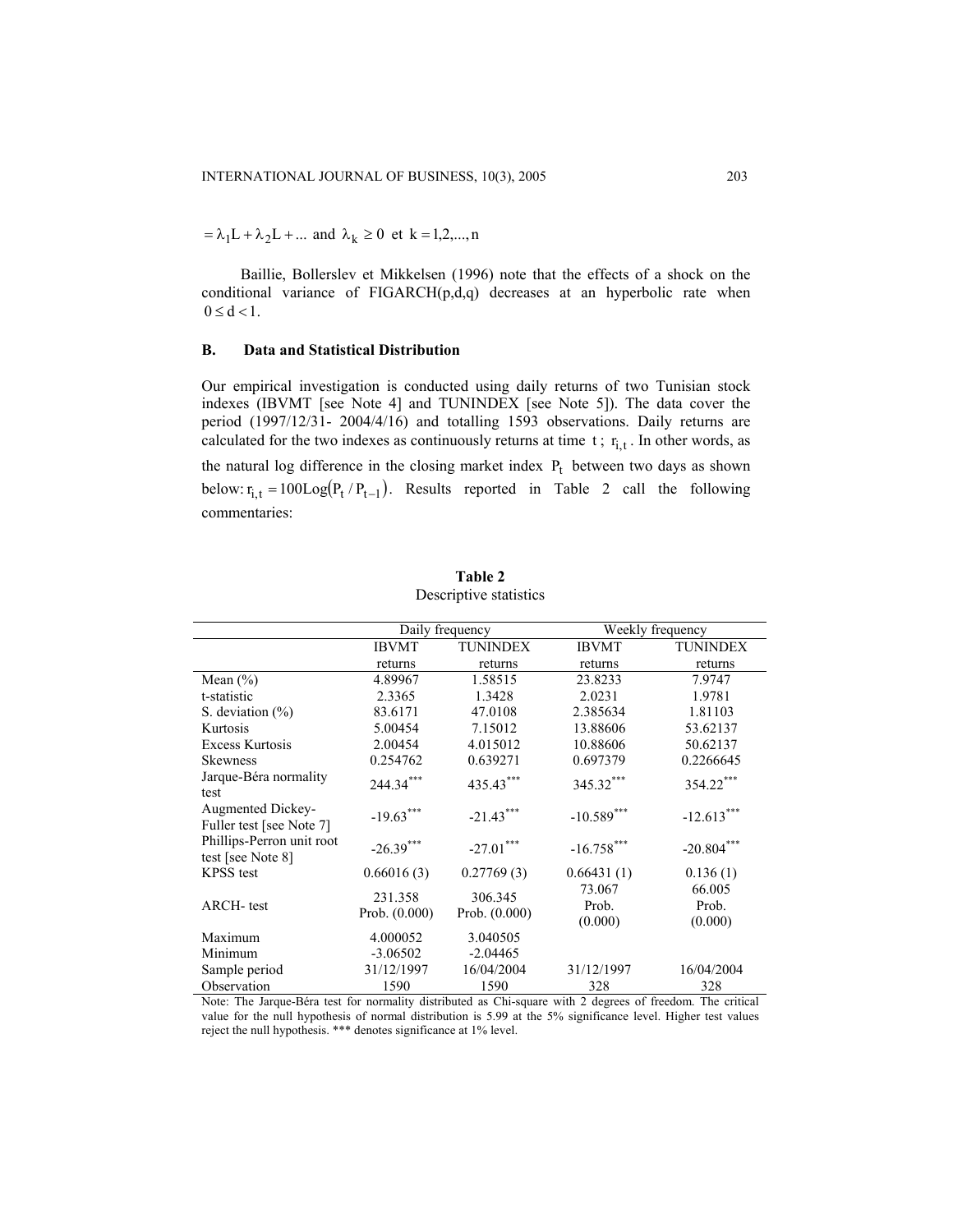- 1. Mean returns of the IBVMT are the highest compared to the TUNINDEX. According to the t-statistics, only IBVMT mean returns are significantly different from zero at 5% significant level. Medians' returns are positive and confirm the same ranking of the indices, implying skewed series with departure from normality.
- 2. It is evident that the two indices returns are volatile. This has been confirmed by ARCH test where the null hypothesis of returns that are homoscedastistic is rejected at 1% significance level. There is evidence of heteroscedasticity in the daily and weekly two indices and for the frequencies. In other words, the BVMT and TUNINDEX returns exhibit clustering volatility and that there is a tendency for large (small) asset price changes to be followed by other large (small) price changes of either sign and tend to be time dependent.
- 3. Indices' returns display significant positive skewness where the null hypothesis of skewness coefficients conforming to the normal distribution value of zero is rejected. This result is in compliance with means greater than the medians in (1).
- 4. The null hypothesis of kurtosis coefficients conforming to the normal distribution value of three is rejected at five percent significance level for the BVMT and TUNINDEX weekly and daily returns. Thus, the returns of both indices are leptokurtic and their distributions have thicker (fatter) tails than that of a normal distribution.
- 5. Results of both (3) and (4) have been confirmed by rejecting the null hypothesis of the bivariate Jarque-Bera test for unconditional normal distribution of the two stock market weekly and daily index returns.
- 6. With respect to Dickey-Fuller and Phillips-Perron unit root statistics, the null hypothesis for both tests whether indices returns, using t-statistics, have unit root is rejected in favour of the alternative that the four series are trend stationary process with a degree of predictability.
- 7. In sum, the BVMT and TUNINDEX weekly and daily returns tend to be characterized by positive skewness, excess kurtosis and departure from normality. The two indexes, also, display a degree of heteroscedasticity. The findings are in conformation with other market indexes and consistent with several other empirical studies [see Note 6] in which emerging markets returns depart from normality and the null hypothesis for a random walk is rejected.

# **VI. FIGARCH MODELING**

Before estimating FIGARCH processes, we proceed to the application of the modified  $R/S$  test (Lo (1991) in order to detect the presence, if any, of long-range memory in Tunisian stock market volatility series. Let us simply recall that the limiting distribution of the modified  $R/S$  statistic is known and it is thus possible to test the null hypothesis of short-term memory against the alternative of long-term memory. The critical values of this statistic have been tabulated by Lo (1991). The author demonstrated that this statistic was not robust to short-range dependence, and proposed the following one: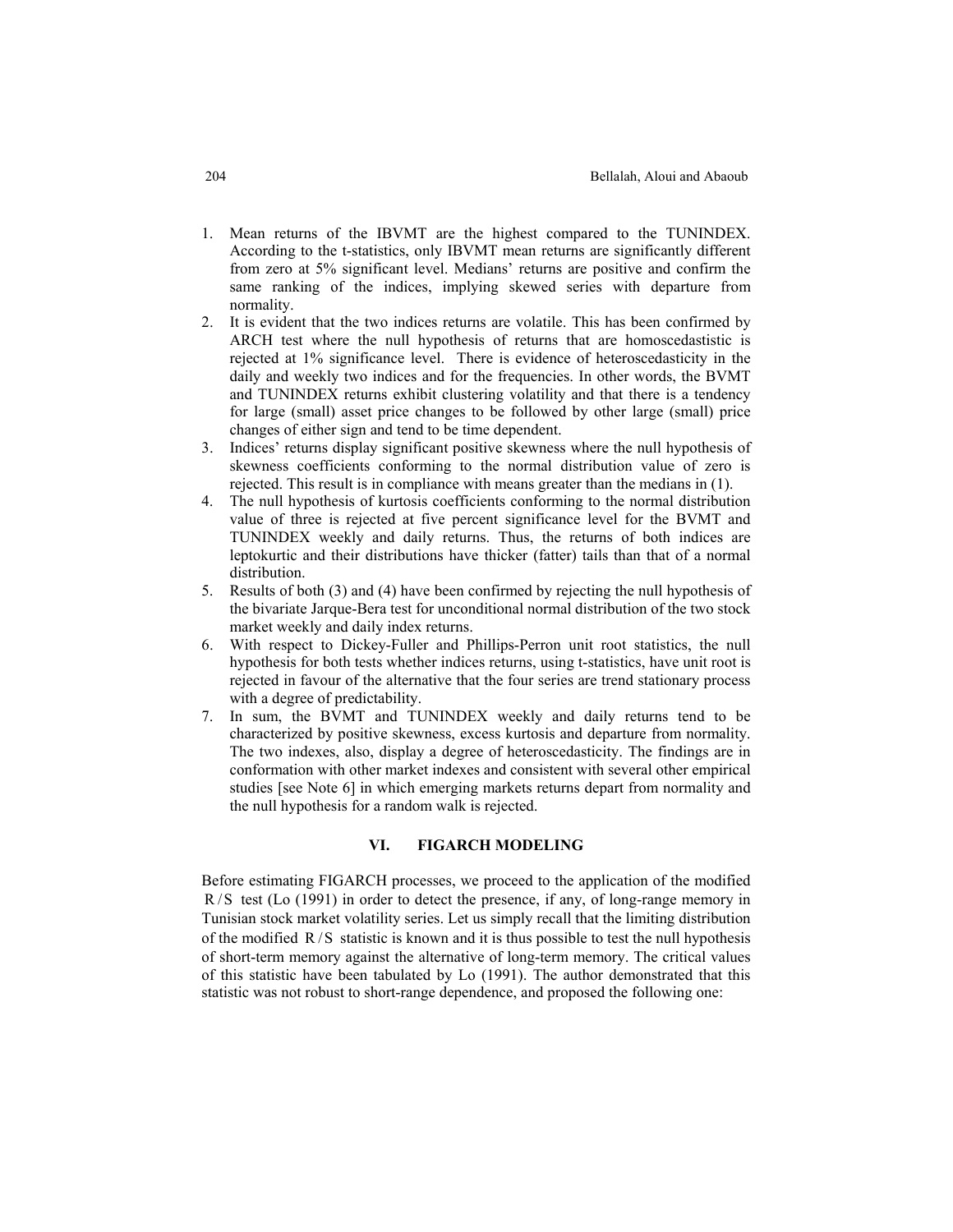$$
Q_T = \frac{1}{\hat{\sigma}_T(q)} \left[ \max_{1 \le k \le T} \sum_{j=1}^k (X_j - \overline{X}_T) - \min_{1 \le k \le T} \sum_{j=1}^k (X_j - \overline{X}_T) \right]
$$

which consists of replacing the variance by the HAC variance estimator in the denominator of the statistic. If  $q = 0$ , Lo's statistic R/S reduces to Hurst's statistic. Unlike spectral analysis which detects periodic cycles in a series, the  $R/S$  analysis has been advocated by Mandelbrot for detecting non periodic cycles. Under the null hypothesis of no long-memory, the statistic  $T^{-1/2}Q_n$  converges to a distribution equal to the range of a Brownian bridge on the unit interval:

$$
\max_{0\leq t\leq 1}W^0(t)-\min_{0\leq t\leq 1}W^0(t)
$$

where W<sup>0</sup>(t) is a Brownian bridge defined as  $W^0(t) = W(t) - tW(1)$ , W(t) being the standard Brownian motion. The distribution function is given in Siddiqui (1976), and is tabulated in Lo (1991). This statistic is extremely sensitive to the order of truncation q but there are no statistical criteria for choosing q in the framework of this statistic. Andrews  $(1991)$  rule gives mixed results. If q is too small, this estimator does not account for the autocorrelation of the process, while if q is too large, it accounts for any form of autocorrelation and the power of this test tends to its size. Given that the power of a useful test should be greater than its size; this statistic is not very helpful. For that reason, Teverovsky, Taqqu and Willinger (1999) suggest to use this statistic we consider the default values for  $q = 5$ , 10, 25, 50. Results reported in Table 3 with other tests. Since there is no data driven guidance for the choice of this parameter, indicate that the two volatility series display a strong dependent structure. To verify this result and to take into account long-term property, we estimate FIGARCH process.

#### **A. Geweke Porter-Hudack (1983) Tests**

In this respect, two procedures have been retained: the GPH method and the maximum likelihood technique. The GPH method is founded on the behaviour of the spectral density around low frequencies. It is a two-step technique since one estimate in the first stage the fractional integration parameter d and, in the second stage the parameter of the GARCH model. Concerning the maximum likelihood procedure (Sowel (1992)), it is a one-step procedure: all the parameters of the  $FIGARCH(p,d,q)$  specification are estimated simultaneously. The GPH estimation of FIGARCH processes are reported in table below. Let us recall that the function  $g(T)$  used in the spectral technique, ordinates vary, we have chosen different values:  $T^{0.45}$ ,  $T^{0.5}$ ,  $T^{0.55}$  and  $T^{0.8}$ . corresponds to the number of periodogram ordinates. T is the number of observations. In order to examine the stability of the estimation when the number of periodogram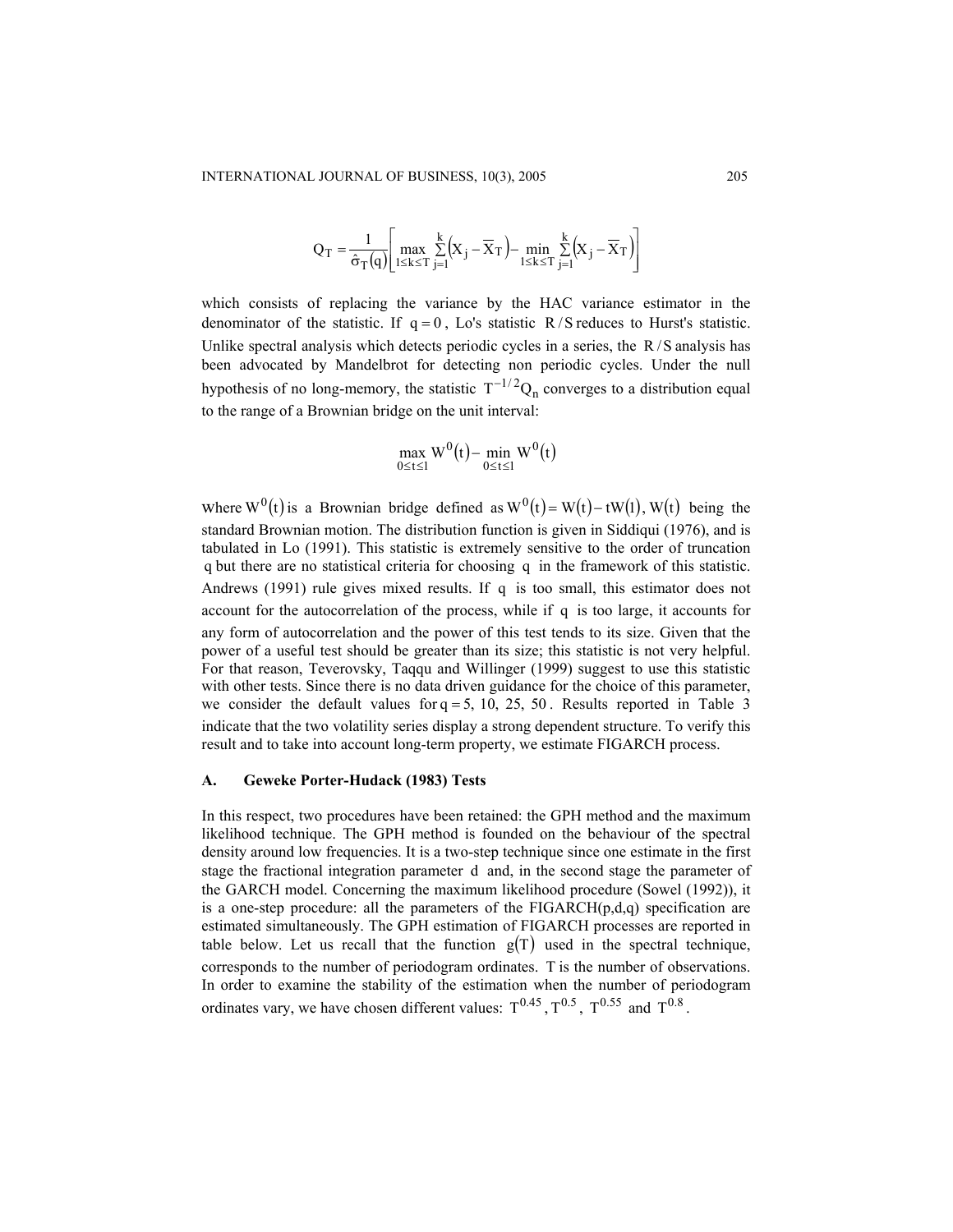|               | <b>BVMT</b>     |                |                                              | <b>TUNINDEX</b> |                 |                |                 |
|---------------|-----------------|----------------|----------------------------------------------|-----------------|-----------------|----------------|-----------------|
| Daily returns |                 | Weekly returns |                                              | Daily returns   |                 | Weekly returns |                 |
| Order         | $O_T$ statistic | Order          | $\widetilde{\phantom{m}}$<br>$Q_T$ statistic | Order           | $Q_T$ statistic | Order          | $O_T$ statistic |
|               | $42912*$        |                | 1.6179                                       |                 | $2.5101*$       |                | 1.1036          |
| 10            | $3.6252*$       | 10             | 1.5630                                       | 10              | $2.3412*$       | 10             | 1.0553          |
| 25            | 2.8189*         | 25             | 1.4012                                       | 25              | $2.0516*$       | 25             | 1.0523          |
| 50            | 2.3489*         | 50             | 1.2843                                       | 50              | $19224*$        | 50             | 1.1748          |

**Table 3** Lo R/S modified test

Note: string vector containing the estimated statistic with its corresponding order. If the estimated statistic is outside the interval (0.809, 1.862), which is the 95 percent confidence interval for no long-memory, a star symbol \* is displayed in the third column. The other critical values are in Lo's paper.

| g(T)            | $T^{0.45}$  | $T^{0.5}$       | $T^{0.55}$ | $\mathbf{T}^{0.8}$ |  |  |  |  |  |  |
|-----------------|-------------|-----------------|------------|--------------------|--|--|--|--|--|--|
|                 | <b>BVMT</b> |                 |            |                    |  |  |  |  |  |  |
| Daily absolute  |             | 0.12343         | 0.1147     | 0.1132             |  |  |  |  |  |  |
| returns         |             | (3.034)         | (2.8791)   | (2.657)            |  |  |  |  |  |  |
| Weekly absolute | 0.3452      | 0.3944          | 0.3809     |                    |  |  |  |  |  |  |
| returns         | (2.087)     | (2.056)         | (3.453)    |                    |  |  |  |  |  |  |
|                 |             | <b>TUNINDEX</b> |            |                    |  |  |  |  |  |  |
| Daily absolute  |             | 0.0878          |            |                    |  |  |  |  |  |  |
| returns         |             | (2.736)         |            |                    |  |  |  |  |  |  |
| Weekly absolute |             | 0.0297          |            |                    |  |  |  |  |  |  |
| returns         |             | (1.674)         |            |                    |  |  |  |  |  |  |

**Table 4** GPH estimation of fractional integration parameter

T is the number of observations,  $g(T)$ the number of periodogram ordinates, t-

statistic of d are given into brackets. (-) non significant.

Results obtained using the spectral technique, emphasize the presence of long memory for the TUNINDEX stock returns. For the IBVMT volatility, the presence of a long-term structure depends on the number of periodogram ordinates retained. It will be also noted that the fractional integration parameter is positive in all cases. Judged by standard significance levels,  $\hat{d}$  is statistically very different from both zero and one. Concerning, the exact maximum likelihood method, we observe, according the SIC model selection criteria, the presence of long-term dependence structure for the IBVMT volatility.

## **B. Lobato and Robinson (1998) Test**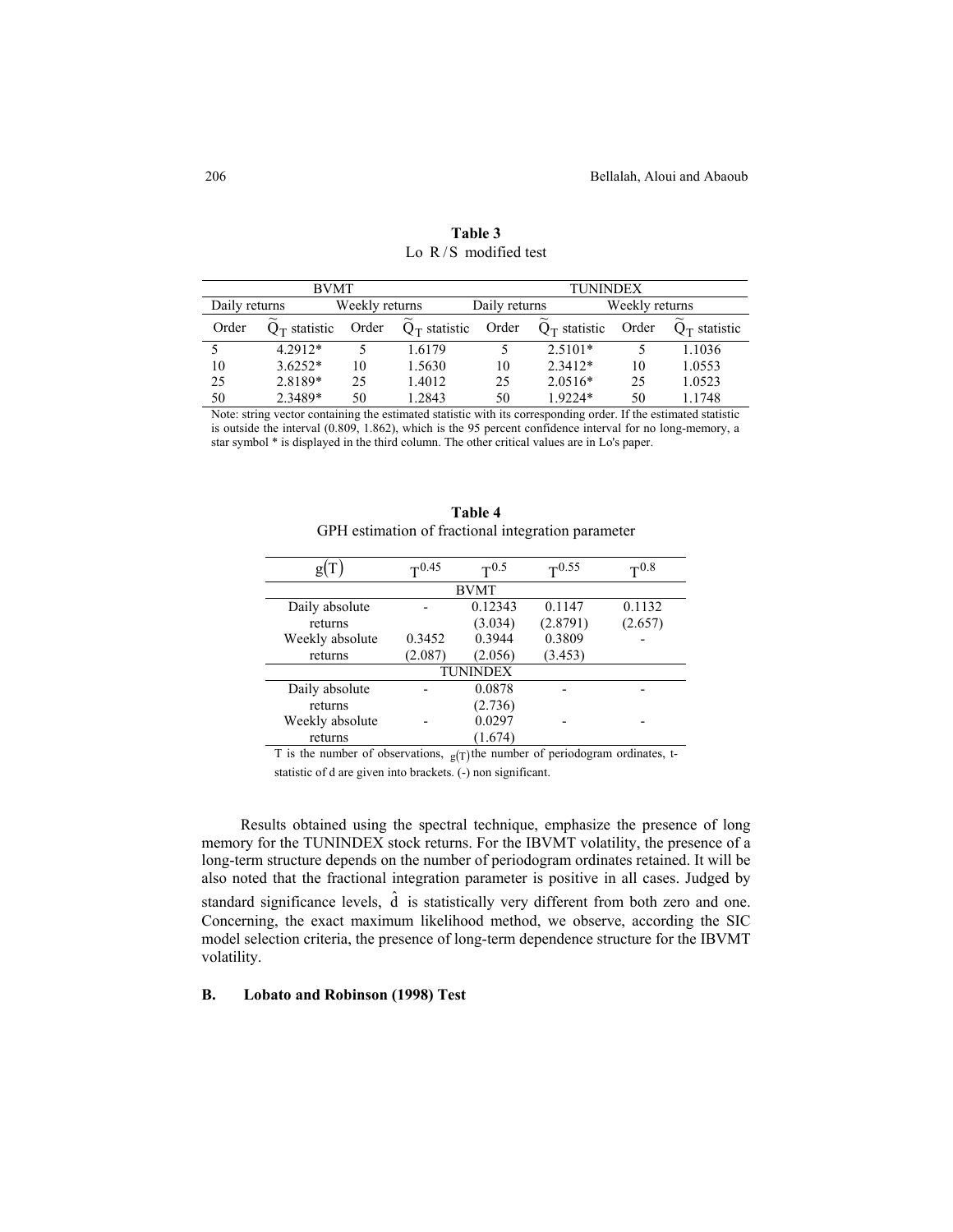Lobato and Robinson (1998) nonparametric test for  $I(0)$  against  $I(d)$  is also based on the approximation of the spectrum of a long-memory process. In the univariate case, the statistic is equal to: *t*

$$
t = m^{1/2} \hat{C}_1 / \hat{C}_0 \text{ with } \hat{C}_k m^{-1} \sum_{j=1}^m v_j^k I(\!\lambda_j \! \big) \text{ and } v_j = ln(j) - \frac{1}{m} \sum_{i=1}^m ln(i)
$$

where  $I(\lambda) = (2\pi T)^{-1} \left| \sum_{t=1}^{T} y_t e^{it\lambda} \right|^2$  is the periodogram estimated for a degenerate band of Fourier frequencies  $\lambda_i = 2\pi j/T$ ,  $j = 1,..., m \leq [T/2]$ , where m is a bandwidth parameter. Under the null hypothesis of a  $I(0)$  time series, the t statistic is asymptotically normally using this default bandwidth. As t is negative and in the lower tail of the standard  $d > 0$  and:  $d < 0$  if the t statistic is in the lower fractile of the standardized normal for  $I(0)$  of a time series against fractional alternatives, (i.e., long-memory and hypothesis of  $I(0)$  is rejected against the alternative that the series displays longthe null hypothesis  $I(0)$  is rejected against the alternative that the series is distributed. This two sided test is of interest as it allows to discriminate between distribution, the series exhibits long-memory whilst if the series is in the upper fractile of that distribution, the series is antipersistent. The default bandwidth suggested by Lobato and Robinson is used. The results are displayed in Table 5. The first column contains the value of the bandwidth parameter while the second column displays the corresponding statistic. In the first line, the Lobato-Robinson statistic is evaluated by normal distribution, there is evidence on long-memory volatility. Semiparametric test antipersistence). Let us recall that it is a semiparametric test in the sense that it does not depend on a specific parametric form of the spectrum in the neighbourhood of the zero frequency. Concerning the parameter specifying the number of harmonic frequencies around zero to be considered, we use the bandwidth given in Lobato and Robinson. If the value of the test is in the lower tail of the standard normal distribution, the null memory. If the value of the test is in the upper tail of the standard normal distribution, antipersistent. As it is shown in the Table  $5$ , the  $t$  statistic is negative and it is in lower tail of the standard normal distribution, we can conclude to the presence of longmemory in BVMT and TUNINDEX time series volatility.

# **C. Lo (1991) Tests**

Results in Table 6 indicate that only the BVMT daily and absolute returns display longterm memory for different weights suggested by Newey and West (1987). This result confirms the conclusions issued from Lobato and Robinson (1995b). For the TUNINDEX series, a short dependent structure seems to be present in volatility series. In order to verify this result and take into account this long-term property, we apply the Robinson and Whittle semi-parametric estimator procedures and we estimate FIGARCH processes.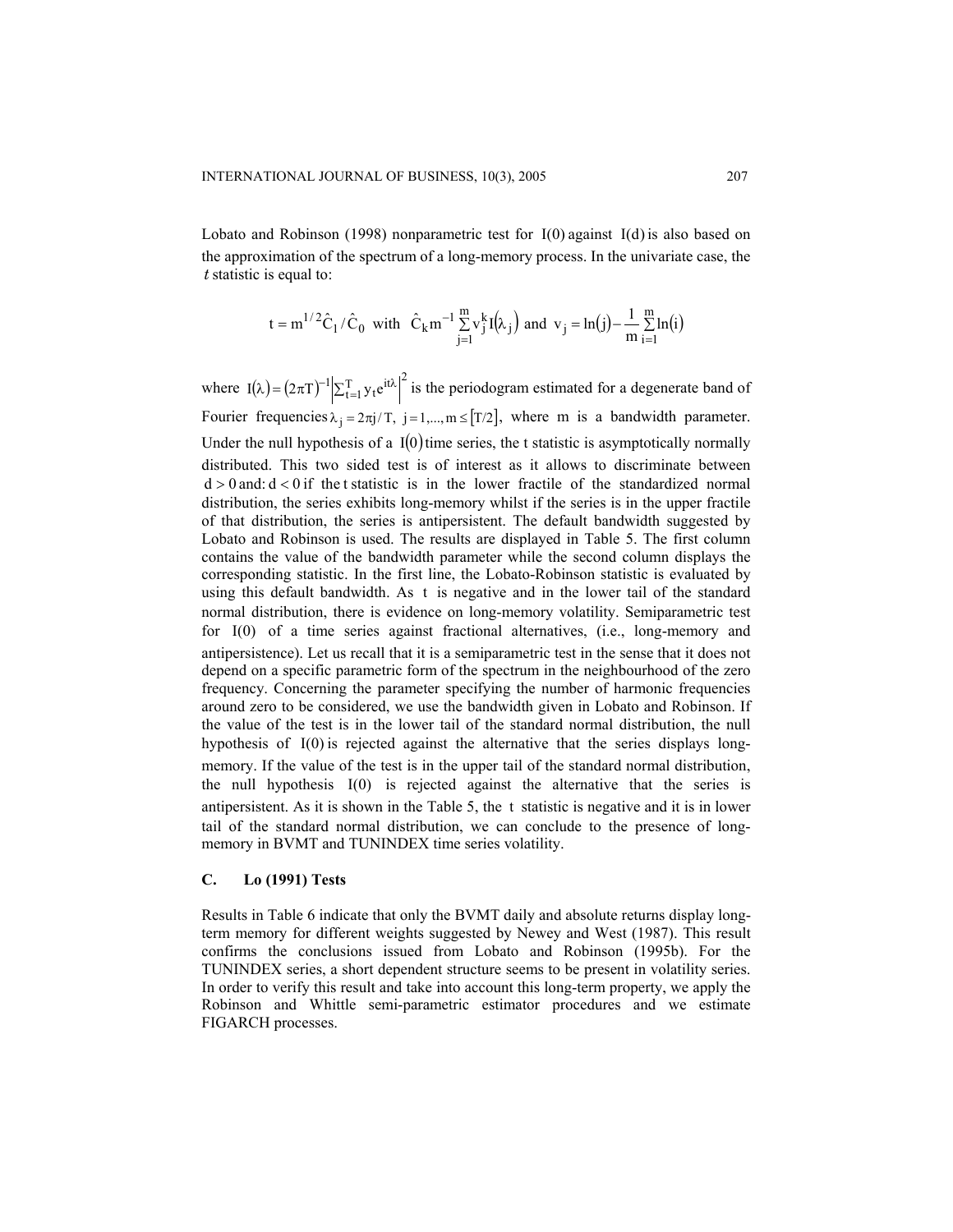|             |                                   | <b>BVMT</b>              |                | <b>TUNINDEX</b> |                 |           |                          |  |  |
|-------------|-----------------------------------|--------------------------|----------------|-----------------|-----------------|-----------|--------------------------|--|--|
|             | Daily absolute<br>Weekly absolute |                          | Daily absolute |                 | Weekly absolute |           |                          |  |  |
| returns     |                                   | returns                  | returns        |                 |                 |           |                          |  |  |
| Bandwidth   | t stat.                           | Bandwidth                | t stat.        | Bandwidth       | t stat.         | Bandwidth | t.stat                   |  |  |
| $133^{(a)}$ | $-14.30$                          | $22^{(a)}$               | $-1.92$        | $133^{(a)}$     | $-4.05$         | 19 $(a)$  | 0.34                     |  |  |
| 150         | $-15.49$                          | 150                      | $-4.93$        | 150             | $-4.32$         | 150       | $-4.93$                  |  |  |
| 200         | $-18.28$                          | $\overline{\phantom{a}}$ |                | 200             | $-4.56$         |           | ٠                        |  |  |
| 250         | $-19.25$                          | $\overline{\phantom{0}}$ |                | 250             | $-5.42$         |           | $\overline{\phantom{0}}$ |  |  |
|             |                                   |                          |                |                 |                 |           |                          |  |  |

**Table 5** Lobato and Robinson (1998) tests

Notes: (a) Bandwidth given in Lobato and Robinson (1998).

|          |             | Lo $(1991)$ tests |                 |          |
|----------|-------------|-------------------|-----------------|----------|
|          | <b>BVMT</b> |                   | <b>TUNINDEX</b> |          |
|          | Daily       | Weekly            | Daily           | Weekly   |
|          | absolute    | absolute          | absolute        | absolute |
|          | returns     | returns           | returns         | returns  |
| $m = 5$  | 2.1776      | 2.6179            | 0.41119         | 1.1036   |
| $m = 10$ | 2.2963      | 2.5630            | 0.44367         | 1.0553   |
| $m = 25$ | 2.6234      | 2.4012            | 0.57244         | 1.0523   |
| $m = 50$ | 2.8841      | 2.2843            | 0.57726         | 1.1748   |

**Table 6**

# **D. Robinson (1994b) Tests**

The Robinson (1994b) averaged periodogram estimator is defined by:  $(F(q\lambda_{m})/F(\lambda_{m}))$  $2\ln(q)$  $\ln(\hat{F}(q\lambda_{m}))/\hat{F}$  $\hat{d} = \frac{1}{2} - \frac{\ln[F(q\lambda_m)/F(\lambda_m)]}{2\ln(q)}$ , where  $\hat{F}(\lambda)$  is the average periodogram  $\hat{F}(\lambda) = \frac{2\pi}{n} \sum_{i=1}^{\lfloor n\lambda/2\pi \rfloor} I(\lambda_i)$  $\hat{F}(\lambda) = \frac{2\pi}{n} \sum_{j=1}^{\lfloor n\lambda/2\pi \rfloor} I(\lambda_j)$ . By

construction, the estimated parameter  $\hat{d}$  is <1/2, i.e., is in the stationarity range. This estimator has the following asymptotic distribution if  $d < 1/4$ ,  $\sqrt{m}(\hat{d}-d) \rightarrow N \left(0, \frac{\pi^2}{24}\right)$ J Ι  $\overline{\phantom{a}}$  $\overline{m}(\hat{d}-d) \rightarrow N\left(0, \frac{\pi^2}{24}\right)$ .

The results of Robinson tests are reported in the Table 7. The Robinson procedure gives the semiparametric average periodogram estimator of the degree of long memory of a time series. The third column in the Table 8 designed the optional argument that is a strictly positive constant q, which is also strictly less than one. The second column designed the bandwidth vector m. By default q is set to 0.5 and 0.7 and the bandwidth vector is equal to  $m = n/4$ ,  $n/8$ ,  $n/16$ . If q and m contain several elements, the estimator is evaluated for all the combinations of q and m. The first column in the table designed the estimated degree of long-memory. Concerning the BVMT daily absolute returns, the results of the estimated degree of long-term memory range from 0.2310 to 0.2672 for the different values of q and bandwidth vector. For weekly absolute returns, the d parameter ranges from 0.0583 to 0.1940. Theses results indicate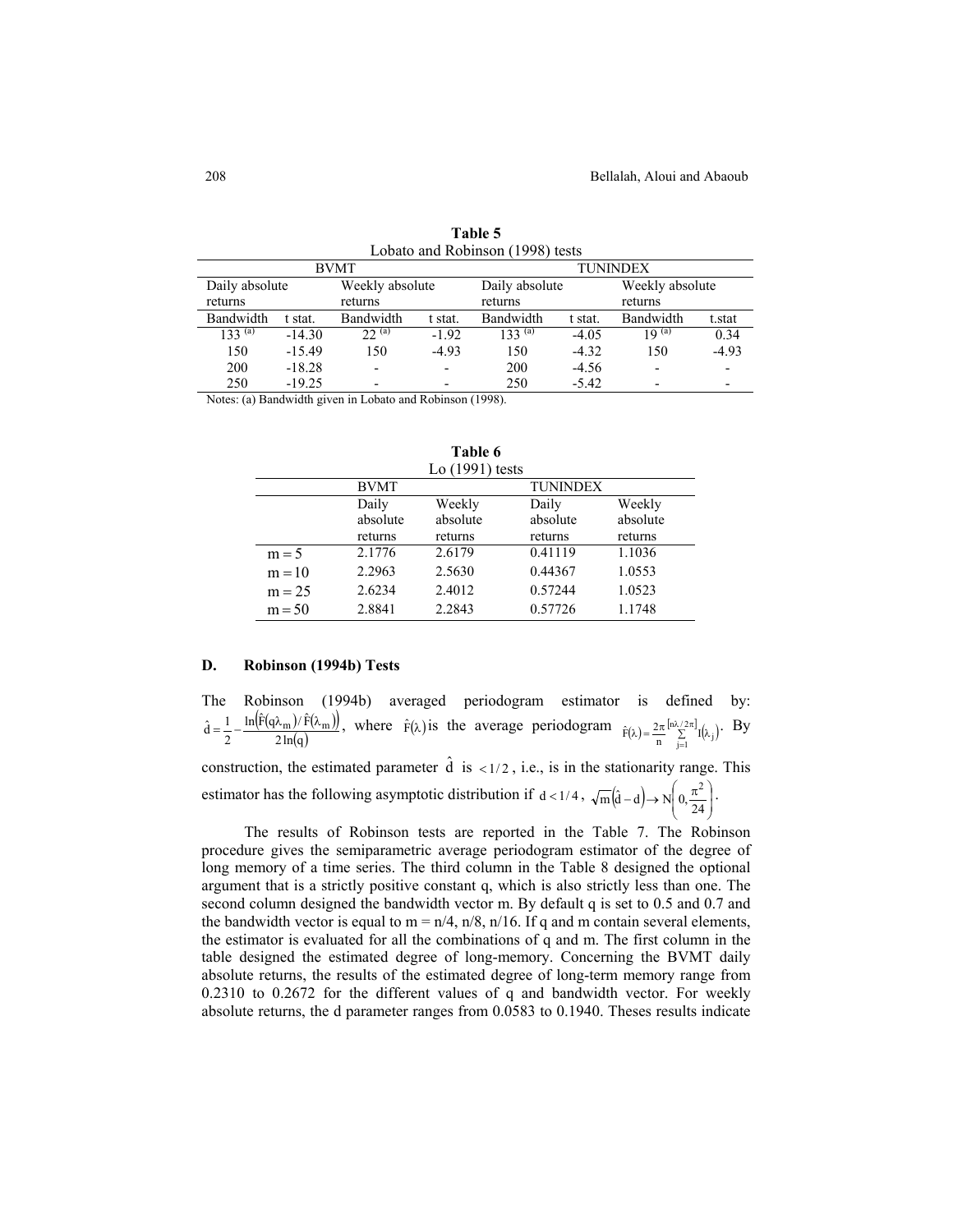evidence that the BVMT volatility exhibit a long-range dependency phenomenon. The fractional differencing parameter is positive and  $d \in [0;0.5]$  it indicates the presence of a long-range positive dependence in the conditional variance. Quite similar results are obtained for the daily and weekly absolute returns.

| Table 7 |                                   |     |             |                        |     |         |       |          |        |                 |     |
|---------|-----------------------------------|-----|-------------|------------------------|-----|---------|-------|----------|--------|-----------------|-----|
|         | Robinson (1994b) tests            |     |             |                        |     |         |       |          |        |                 |     |
|         |                                   |     | <b>BVMT</b> |                        |     |         |       | TUNINDEX |        |                 |     |
|         |                                   |     |             | Weekly absolute        |     |         |       |          |        | Weekly absolute |     |
|         | Daily absolute returns<br>returns |     |             | Daily absolute returns |     | returns |       |          |        |                 |     |
| d       | Band                              | q   | d           | Band                   | q   | d       | Band  | q        | d      | Band            | q   |
|         | width                             |     |             | width                  |     |         | Width |          |        | width           |     |
| 0.2672  | 250                               | 0.5 | 0.0583      | 82                     | 0.5 | 0.1236  | 250   | 0.5      | 0.2097 | 82              | 0.5 |
| 0.2427  | 250                               | 0.7 | 0.1940      | 82                     | 0.7 | 0.1180  | 250   | 0.7      | 0.2244 | 82              | 0.7 |
| 0.2380  | 500                               | 0.5 | 0.0898      | 41                     | 0.5 | 0.2240  | 500   | 0.5      | 0.0590 | 41              | 0.5 |
| 0.2310  | 500                               | 0.7 | 0.0830      | 41                     | 0.7 | 0.2338  | 500   | 0.7      | 0.0089 | 41              | 0.7 |
| 0.2419  | 750                               | 0.5 | 0.1886      | 20                     | 0.5 | 0.2255  | 750   | 0.5      | 0.0305 | 20              | 0.5 |
| 0.2546  | 750                               | 0.7 | 0.0998      | 20                     | 0.7 | 0.2201  | 750   | 0.7      | 0.0044 | 20              | 0.7 |

#### **Table 8**

Whittle Semi-parametric estimator of the degree of long memory of daily and weekly absolute returns

| <b>BVMT</b> |                                   |        |                | <b>TUNINDEX</b> |                 |        |           |  |
|-------------|-----------------------------------|--------|----------------|-----------------|-----------------|--------|-----------|--|
|             | Weekly absolute<br>Daily absolute |        | Daily absolute |                 | Weekly absolute |        |           |  |
|             | returns<br>returns                |        | returns        |                 | returns         |        |           |  |
|             | Bandwidth                         | d      | Bandwidth      |                 | Bandwidth       | d      | Bandwidth |  |
| 0.3342      | 50                                | 0.0876 | 50             | 0.1996          | 50              | 0.0441 | 50        |  |
| 0.3441      | 100                               | 0.1197 | 100            | 0.1841          | 100             | 0.1808 | 100       |  |
| 0 3 1 7 1   | 150                               | 0.2232 | 150            | 0.1362          | 150             | 0.2839 | 150       |  |

#### **E. Whittle Semiparametric Gaussian Estimator**

The Whittle semiparametric Gaussian estimator of the degree of long memory of a time series is based on the Whittle estimator. The first argument is the series; the second argument is the vector of bandwidths, i.e., the number of frequencies after zero to be considered. By default, the bandwidth vector  $m = n/4$ ,  $n/8$ ,  $n/16$ , where n is the sample size. This table gives the estimated parameter d, with the number of frequencies considered. The obtained results emphasize the presence of a long -term dependence structure for all the series of volatility. Moreover, one notes a relative stability of the fractional integration parameter value for the BVMT daily volatility for the different sizes of the bandwidth vector. The results indicate also, for all the volatility series, a positive fractional integration parameter. So, all the series are characterized by a long-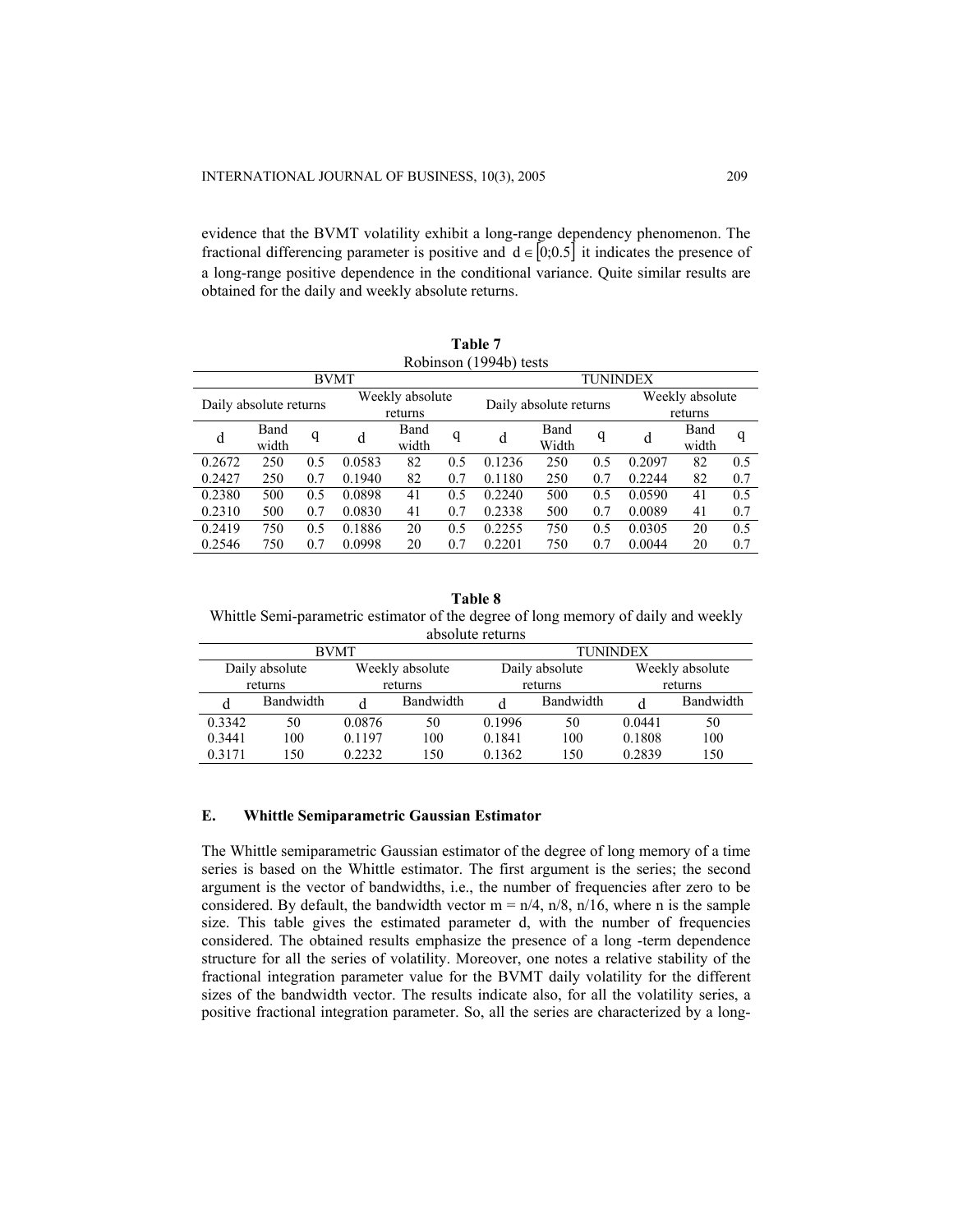range positive dependence in the conditional variance. In order to verify this result and take into account this long-term property, we estimate FIGARCH processes.

# **F. The FIGARCH Process**

The empirical investigation is conducted using, parsimoniously,  $FIGARCH(1, d, 1)$  to specify the long memory process in Tunisian stock market volatility.

**Table 9**

| Estimates for FIGARCH (1,d,1) model for TSE weekly and daily volatility<br>Using Broyden, Fletcher, Goldfrab and Shanno (BFGS) Maximization Method |                  |                   |                 |                 |  |  |  |  |
|----------------------------------------------------------------------------------------------------------------------------------------------------|------------------|-------------------|-----------------|-----------------|--|--|--|--|
|                                                                                                                                                    |                  | <b>BVMT</b> index | <b>TUNINDEX</b> |                 |  |  |  |  |
|                                                                                                                                                    | Daily absolute   | Weekly            | Daily absolute  | Weekly          |  |  |  |  |
|                                                                                                                                                    | returns          | absolute          | returns         | absolute        |  |  |  |  |
|                                                                                                                                                    |                  | returns           |                 | returns         |  |  |  |  |
| $\alpha_0$                                                                                                                                         | 0.01055          | 0.00903           | 0.02311         | 0.0121          |  |  |  |  |
|                                                                                                                                                    | $(-1.97711)^{*}$ | $(2.0112)$ **     | (1.4561)        | (1.1113)        |  |  |  |  |
| $\alpha_1$                                                                                                                                         | 0.87184          | 0.66121           | 0.42131         | 0.33427         |  |  |  |  |
|                                                                                                                                                    | $(7.3629)$ ***   | $(5.3124)$ ***    | $(3.3211)^{**}$ | $(2.0278)$ **   |  |  |  |  |
| $\beta_1$                                                                                                                                          | 0.11832          | 0.34079           | 0.57669         | 0.66583         |  |  |  |  |
|                                                                                                                                                    | (1.0680)         | $(2.0123)$ **     | $(4.3242)$ ***  | $(1.9902)^{**}$ |  |  |  |  |
| $l(\theta)$                                                                                                                                        | 851.841          | 546.125           | 243.121         | 311.342         |  |  |  |  |
| d                                                                                                                                                  | 0.4645           | 0.12115           | 0.1996          | 0.0431          |  |  |  |  |
|                                                                                                                                                    | ***<br>(6.35404) | $(5.4432)$ ***    | (4.3421)        | (1.3211)        |  |  |  |  |
| $\alpha_1 + \beta_2$                                                                                                                               | 0.9902           | 1.002             | 0.9980          | 1.0001          |  |  |  |  |

\*\*\* Significant at 1 percent, \*\* significant at 5 percent, \* significant at 10 percent.

The results in Table 9 provide the following observations:

- 1. For the IBVMT absolute daily returns, the results exhibit fractional dynamics with long memory features. The null hypothesis  $(H_0 : d = 0)$  has been rejected in favour of  $d$ -value which is statistically significantly greater than zero at  $1\%$  significant level. The fractional differencing parameter value recorded approximately 0.4645 and it is in conformation with that of previously preliminary tests. There's also evidence that the BVMT volatility exhibit a long-range dependency phenomenon. The fractional differencing parameter is equal to 0.12115 and it is statistically significant at 1% significant level. The process is considered to be long-range positive dependence in the conditional variance as  $d \in [0, 0.5]$ .
- 2. Concerning the TUNINDEX daily volatility, the obtained results show the significance of both  $\alpha_1$  and  $\beta_1$  provided evidence that conditional volatility is time variant and there is volatility clustering effects. The results confirm that there is a tendency for shocks to persist, with large (small) innovations followed by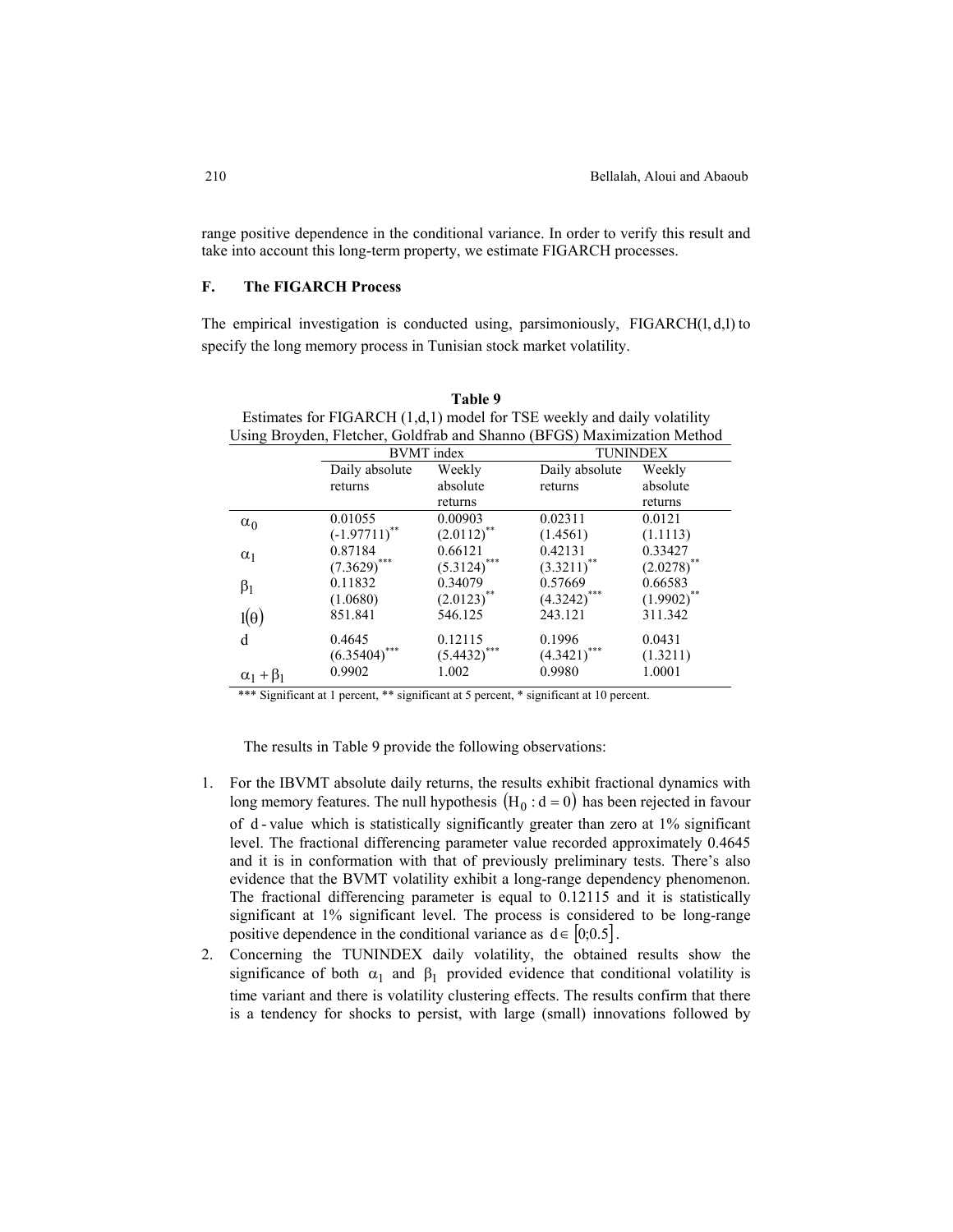similar ones. The estimation results of the  $FIGARCH (1,d,1)$  provide evidence that the TUNINDEX daily volatility exhibits fractional dynamics. The estimated d - value is statistically significantly greater than zero and indicates the presence of positive persistence phenomenon in the TUNINDEX volatility.

- 3. The results also provide evidence that the aggregation of short-memory process, could led to long memory feature, which is consistent with Robinson (1978), Taqqu et al. (1997), Chambers (1998), Cioczek-Georges and Mandelbrot (1995) findings. The evidence is consistent with number of emerging market characteristics.
- 4. As expected, the market adjusts slowly for the arrival of new information slowly which might be due to number of market structural reasons as the dominance of individual investors on trading activity who lack the equity culture and whose investment strategy is characterized by herd behaviour. The presence of nonsynchronous trading is probably due to large number of inactive stocks listed on the Tunisian Stock Exchange.

## **VII. CONCLUSION**

The purpose of this paper was to study the long-range dependency of stock market volatility. More specifically, our object was to test the significant evidence for the presence of fractional integrated behaviour in the conditional variance of the Tunisian stock indexes. Thus, a new class of more flexible fractionally integrated GARCH (FIGARCH) models for characterizing the long run dependencies in the Tunisian stock market volatility was proposed. The investigation is conducted using the BVMT and TUNINDEX daily and weekly indexes during the period January 1998 till the end of April 2004. In this paper, strong evidence was uncovered that the conditional variance of the BVMT and TUNINDEX indexes is best modelled as a FIGARCH process. These findings of long memory component in the volatility processes of asset returns have important implications of many paradigms in modern financial theory. So, optimal portfolio allocations may become extremely sensitive to investment horizon if the volatility returns are long-range dependent. Similarly, optimal hedging decisions must take into account any such long-run dependency. Also, the assumption that the Tunisian Stock Market is weakly efficient is rejected due to long-range dependency in weekly and daily volatilities. This evidence is consistent with number of emerging market characteristics. A more formal and detailed empirical investigations of these issues on the Tunisian context would be important task for further research.

## **ENDNNOTES**

- 1. Note Law n° 2000-98 of 25 December.
- 2. Under law n° 99-92 of 17 august 1999.
- 3. BATAM Company was written off the stock market on 10 February 2003, as per decision of the market's governing council.
- 4. The IBVMT index evolution reflects the stock market average return. Are included in the reference sample all companies admitted in stock market, before it is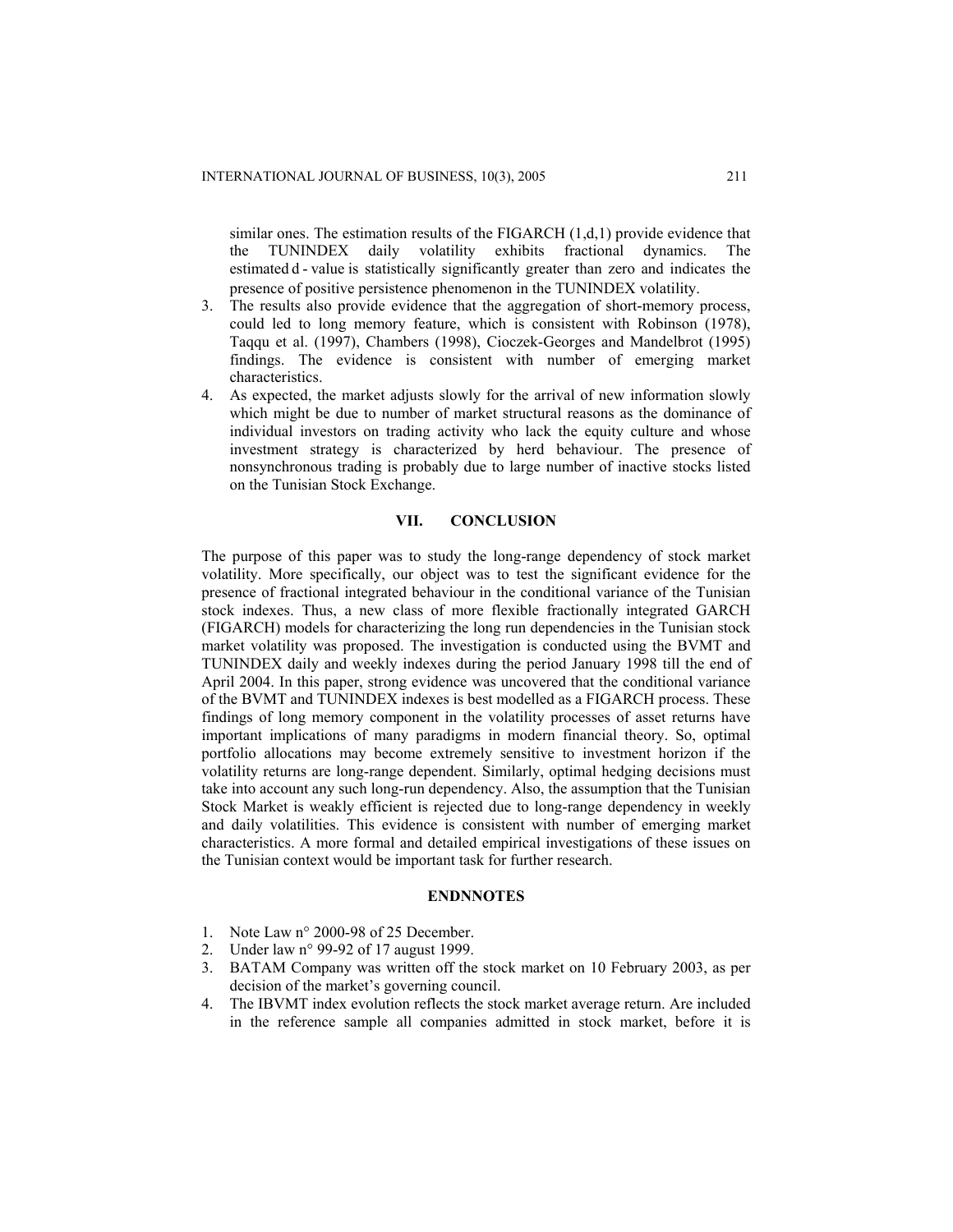adjusted on 31 March, 1998. The new reference sample limits itself to values of which the frequency of quotation is superior to 60%. The BVMT index has been published under its present shape on April first, 1998, with a base value of 465.77 on 31 March 1998.

- 5. It is a new stock market capitalization index (base 1000 on 31 December 1997). It was initially published on first April 1998. Concerning its calculation, it is taken account of mean weighted return. The weight corresponds to the number of exchanged stocks. The base sample is composed of values admitted by their ordinary shares to stock market quotes and of which the living period in one of market quotes (primary or secondary market) it is of at least 6 months.
- 6. Mandelbort (1963) and Fama (1965) showed that unconditional distribution of security price changes to be leptokurtic, skewed and volatility clustered. Bekaert et al. (1998) provided evidence that 17 out of the 20 emerging markets examined their monthly returns had positive skewness and 19 out of 20 had excess kurtosis, so that normality was rejected for more than half of the countries.
- 7. Dickey and Fuller (1979) devised a procedure to formally test for the presence of unit root using three different regressions. In our case, the following regression with constant and trend is used to test for nonstationarity:  $\Delta y_t = a_0 + \gamma y_{t-1} + a_1 t + \sum_{i=1}^{p} \beta_t \Delta y_{t-i} + \varepsilon_t$ . The null hypothesis is that  $\Delta y_t = a_0 + \gamma y_{t-1} + a_1 t + \sum_{i=2}^{5} \beta_t \Delta y_{t-i} + \varepsilon$  $\gamma = 0$  for stochastic nonstationary process.
- 8. Phillips-Perron nonparametric unit root tests were used because they allow for a general class of dependent and heterogeneously distributed innovations, contrary to other unit root tests (see Phillips and Perron, 1998).



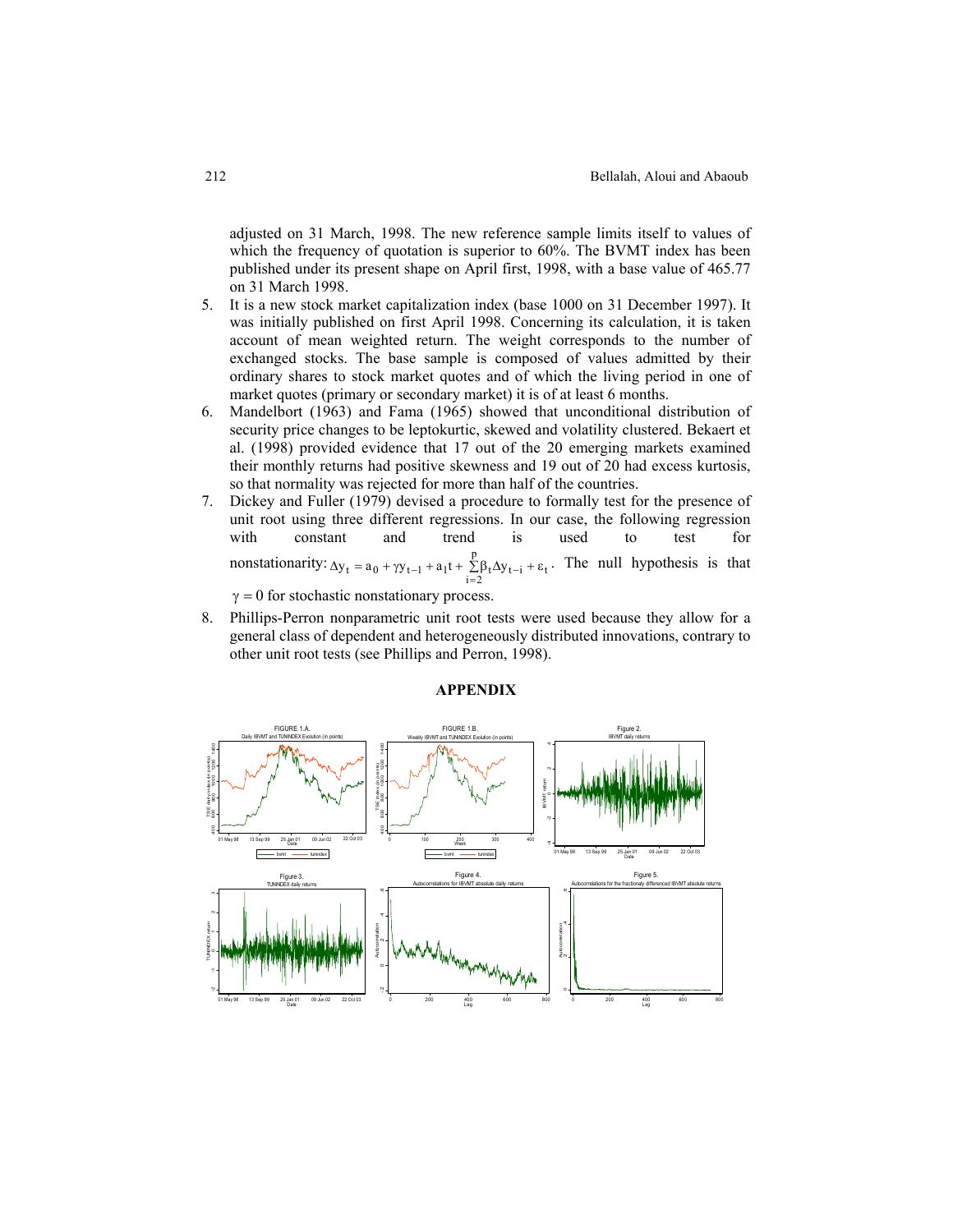#### **REFERENCES**

- Andersson, M. K., 1998, "On the Effects of Imposing or Ignoring Long Memory when Forecasting", Preprint.
- Andersson, M. K. and S. Nydahl, S., 1998, "Rational Bubbles and Fractional Alternatives, Preprint.
- Andrews, D., 1991, "Heteroskedasticity and Autocorrelation Consistent Covariance Matrix Estimation", *Econometrica*, 59, 817-858.
- Baillie, R.T., T. Bollerslev, and H.O. Mikkelsen, 1996, "Fractionally Integrated Generalized Autoregressive Conditional Heteroskedasticity", *Journal of Econometrics,* 73, 3-20.
- Balzer, L. A., 1995, "Measuring Investment Risk: A Review", *The Journal of Investing,* 4, 47-58.
- Barkoulas, J. T., C. F. Baum, and G. S. Oguz, 1999a, "Fractional Dynamics in a System of Long Term International Interest Rates", Preprint.
- Barkoulas, J. T., C. F. Baum, and G. S. Oguz, 1999b, "A Re-examination of the Long-Memory Evidence in the Foreign Currency Market", Preprint.
- Batten, J., C. Ellis, and W. Hogan, 1999, "Scaling The Volatility of Credit Spreads: Evidence from Australian Dollar Eurobonds, Preprint.
- Bekaert, G. C. Erb, C. Harvey, and T. Viskanta, 1998, "Distributional Characteristics of Emerging Market Returns and Asset Allocation: Analysing returns that cannot be summarized by a normal distribution", *Journal of Portfolio Management*, Winter, 102-116.
- Berndt, E. K, B.H. Hall, R.E. Hall, and J.A. Hausman, 1974, "Estimation Inference in Nonlinear Structural Models", *Annals of Economic and Social Measurement*, 4, 653-665.
- Bollerslev, T and H. O. Mikkelsen, 1996, "Modeling and Pricing Long Memory in Stock Market Volatility", *Journal of Econometrics,* 73, 151-184.
- Bollerslev, T., 1987, "A Conditionally Heteroskedastic Time Series Model for Speculative Prices and Rates of Return", *Review of Economics and Statistics,* 69, 542-547.
- Bollerslev, T., 1986, "Generalized Autoregressive Conditional Heteroskedasticity", *Journal of Econometrics,* 5, 1-50.
- Bollerslev, T., 1988, "On the Correlation Structure for the Generalized Autoregressive Conditional Heteroskedastic Process", *Journal of Time Series Analysis*, 9, 121-131.
- Chambers, M., 1998, "Long Memory and Aggregation in Macroeconomic Time Series", *International Economic Review,* 39, 1053-1072.
- Cheung, Y. W. and K.S. Lai, 1995, "A Search for Long Memory in International Stock Market Returns", *Journal of International Money and Finance*, 24, 597-615.
- Cioczek-Georges, R. and B. B. Mandelbrot, 1995, "A Class of Micropulses and Antipersistent Fractional Brownian Motion", *Stochastic Processes and Their Applications,* 60, 1-18.
- Dickey, D.A. and W. A. Fuller, 1979, "Distribution of the Estimates for Autoregressive Time Series with a Unit Root", *Journal of American Statistical Association*, 74, 427-482.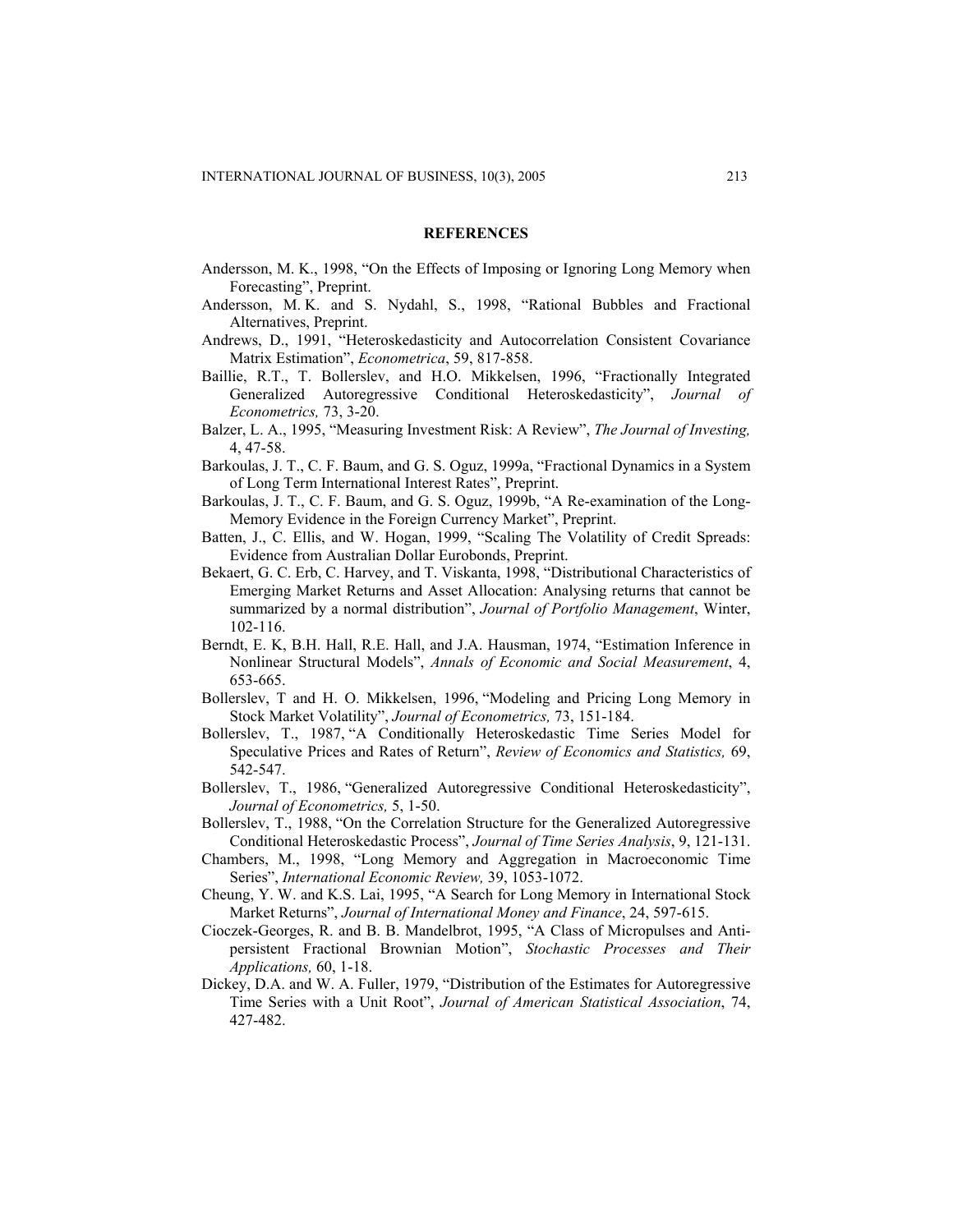- Ding, Z., and C.W.J. Granger, 1996, "Modeling Volatility Persistence of Speculative Returns: A New Approach", *Journal of Econometrics*, 73, 185-215.
- Ding, Z., C. W. J. Granger, and R.F. Engle, 1993, "A Long Memory Property of Stock Markets Returns and a New Model", *Journal of Empirical Finance,* 1, 83-106.
- Engle, R. F. and T. Bollerslev, 1986, "Modeling the Persistence of Conditional Variances", *Econometric Review*, 5, 1-50.
- Engle, R. F., 1982, "Autoregressive Conditional Heteroskedasticity with Estimates of the Variance of U.K Inflation", *Econometrica*, 50, 987-1008.
- Engle, R. F., and T. Bollerslev, 1988, "Modeling the Persistence of Conditional Variances", *Econometric Review,* 5, 1-50.
- Fama, E. F. and K. R. French, 1988, "Permanent and Temporary Components of Stock Prices", *Journal of Political Economy*, 96, 246-273.
- Fama, E., 1965, "The Behavior of Stock Market Prices", *Journal of Business,* 38, 35- 105.
- Fama, E., 1970, "Efficient Capital Market", *Journal of Finance,* 25, 383-417.
- Geweke, J. and S. Porter-Hudak, 1983, "The Estimation and Application of Long Memory Time Series Models", *Journal of Time Series Analysis,* 4, 221-238.
- Granger, C.W.J. and R. Joyeux, R., 1980, "An Introduction to Long Memory Time Series Models and Fractional Differencing", *Journal of Time Series Analysis*, 1, 15-29.
- Hauser, M. A., B.M. Pötscher, and E. Reschenhofer, 1999, "Measuring Persistence in Aggregate Output: ARMA Models, Fractionally Integrated ARMA Models and Nonparametric Procedures", *Empirical Economics*, 24, 243-269.
- Hosking, J.R.M., 1981, "Fractional Differencing", *Biometrika*, 68, 165-176.
- Hosking, J.R.M. and C. W. J. Granger, 1996, "Modeling Volatility Persistence of Speculative Returns: A New Approach", *Journal of Econometrics*, 73, 185-215.
- Hurst, H. E., 1951, "Long Term Storage of Reservoirs", *Transactions of the American Society of Civil Engineers*, 116, 770-799.
- Hurvich, C.M. and R.S. Deo, 1999, "Plug-in Selection of Numbers of Frequencies in Regression Estimates of the Memory Parameter of a Long Memory Time Series", *Journal of Time Series Analysis*, 20, 331-341.
- Hurvich, C.M., R.S. Deo, and J. Brodsky, 1998, "The Mean Squared Error of Geweke and Porter-Hudak's Estimator of the Memory Parameter of Long Memory Time Series", *Journal of Time Series Analysis,* 19, 19-46.
- Kwiatkowski, D.P., P.C.B. Phillips, P. Schmidt, and Y. Shin, 1992, "Testing the Null Hypothesis of Stationarity against the Alternative of the Unit Root: How Sure are we that Economic Time Series are Non Stationary?", Journal *of Econometrics,* 54, 159-178.
- Lee, D. K. C. and P. Robinson, 1996, "Semiparametric Exploration of Long Memory in Stock Prices", *Journal of Statistical Planning and Inference,* 50, 155-174.
- Lo, A.W., 1991, "Long Term Memory in Stock Market Prices", *Econometrica*, 59, 1279-1313.
- Lobato, I. and P. M. Robinson, 1998, "A Nonparametric Test for I(0)", *Review of Economic Studies,* 65, pp. 475-495.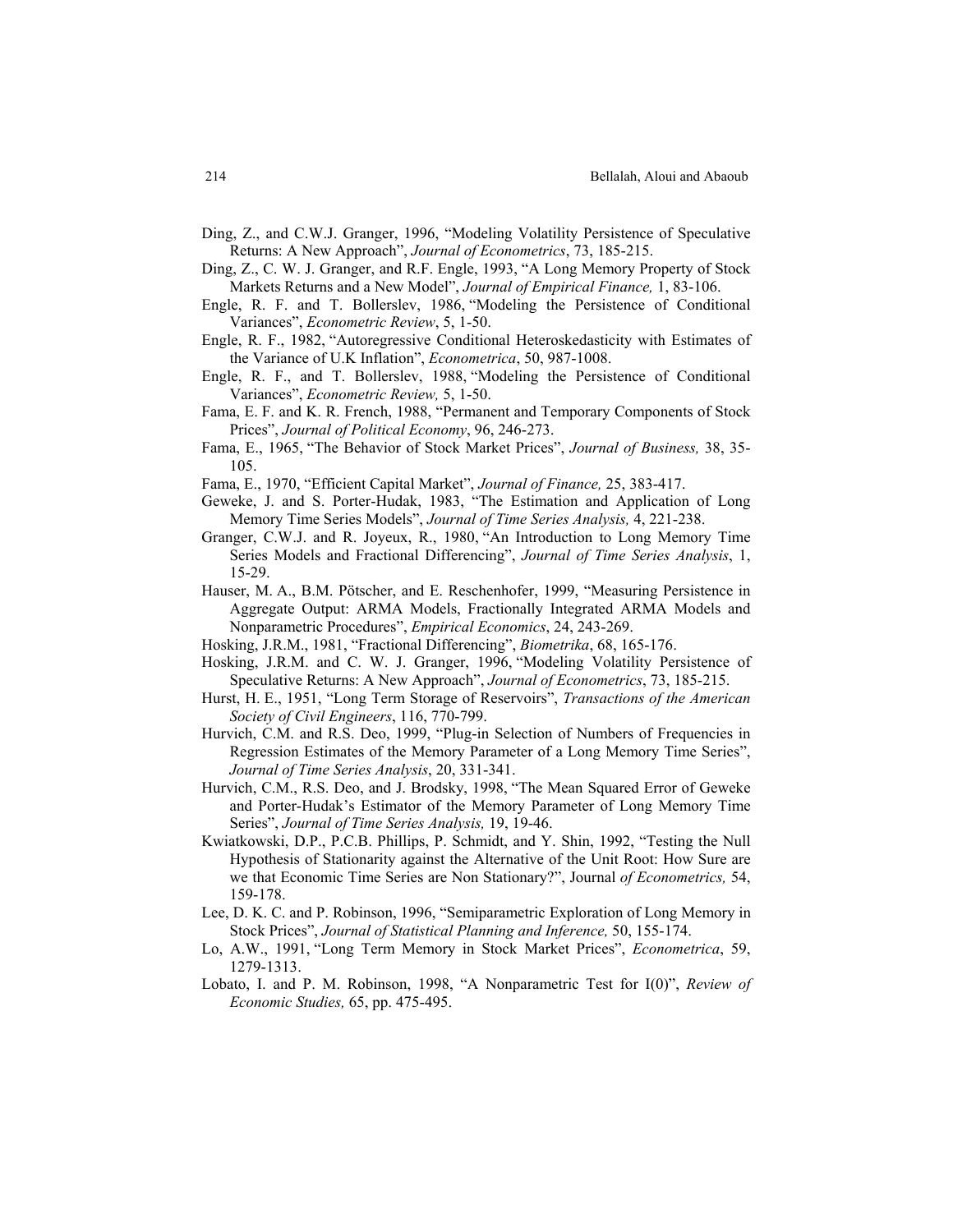- Mandelbrot, B., A. Fisher, and L. Calvet, 1997, "A Multifractal Model of Asset Returns, Preprint.
- Mandelbrot, B. B., 1963, "New Methods in Statistical Economics", *Journal of Political Economy,* 71, 421-440.
- Markowitz, H. M. 1959, *Portfolio Selection: Efficient Diversification of Investments*, Wiley & Sons, New York.
- Murtagh, B. 1995, *A Downside Risk Approach to Asset Allocation,* Macquarie University, Sydney, Preprint.
- Newey, W. K. and K. D. West, 1987, "A Simple Positive Definite, Heteroskedasticity and Autocorrelation Consistent Covariance Matrix, *Econometrica,* 55, 703-705.
- Perron, P., 1988, "Trends and Random Walks in Macroeconomic Time Series: Further Evidence from a New Approach", *Journal of Economic Dynamics and Control,* 12, 297-332.
- Poon, S. H., C. Granger, 2002, "Forecasting Volatility in Financial Markets: A Review", *Forthcoming.*
- Porterba, J. M. and L.H. Summers, 1988, "Mean Reversion in Stock Returns: Evidence and Implications", *Journal of Financial Economics,* 22, 27-59.
- Pötscher, B. M., 1999, "Lower Risk Bounds and Properties of Confidence Sets for Ill-Posed Estimation Problems with Applications to Spectral Density and Persistence Estimation, Unit Roots and Estimation of Long Memory Parameters", Preprint.
- Robinson, P.M., 1978, "Statistical Inference for a Random Coefficient Autoregressive Model", *Scandinavian Journal of Statistics*, 5, 163-168.
- Robinson, P. M., 1994, "Semiparametric Analysis of Long-Memory Time Series, *Annals of Statistics,* 22, 515-539.
- Robinson, P.M., 1995a, "Log-periodogram Regression of Time Series with Long Range Dependence", *Annals of Statistics*, 23, 1048-1072.
- Robinson, P. M., 1995b, "Gaussian Semiparametric Estimation of Long Range Dependence, *Annals of Statistics*, 23, 1630-1661.
- Robinson, P.M., and M. Henry, 1996, Bandwidh Choice in Gaussian Semiparametric Estimation of long Range Dependence", in P.M. Robinson and M. Rosenblatt eds. Athens Conference on Applied Probability in Time Series Analysis, II, New York, 220-232.
- Samuelson, P. A., 1992, "Asset Allocation Can Be Dangerous to Your Health: Pitfalls in Across-time Diversification", *Journal of Portfolio Management,* 5, 5-8.
- Sharpe, W., (1964), "Capital Asset Prices: A Theory of Market Equilibrium under Conditions of Risk", *Journal of Finance*, 19, 425-442.
- Siddiqui, M. 1976, "The Asymptotic Distribution of the Range and Other Functions of
- Partial Sums of Stationary Processes", *Water Resources Research*, 12, 1271-1276.
- Sowel, F., 1992, "Modeling Long-run Behavior with the Fractional ARIMA Models", *Journal of Monetary Economics,* 29, 277-302.
- Taqqu, M.S., W. Willinger and R. Sherman, 1997, "Proof of a Fundamental Result in Self-similar Traffic Modeling", *Computer Communication Review*, 27, 5-23.
- Teverovsky, V., Taqqu, M.S. and W. Willinger, 1999, "A Critical Look at Lo's Modified R/S Statistic", *Journal of Statistical Planning and Inference*, 80, 211- 227.